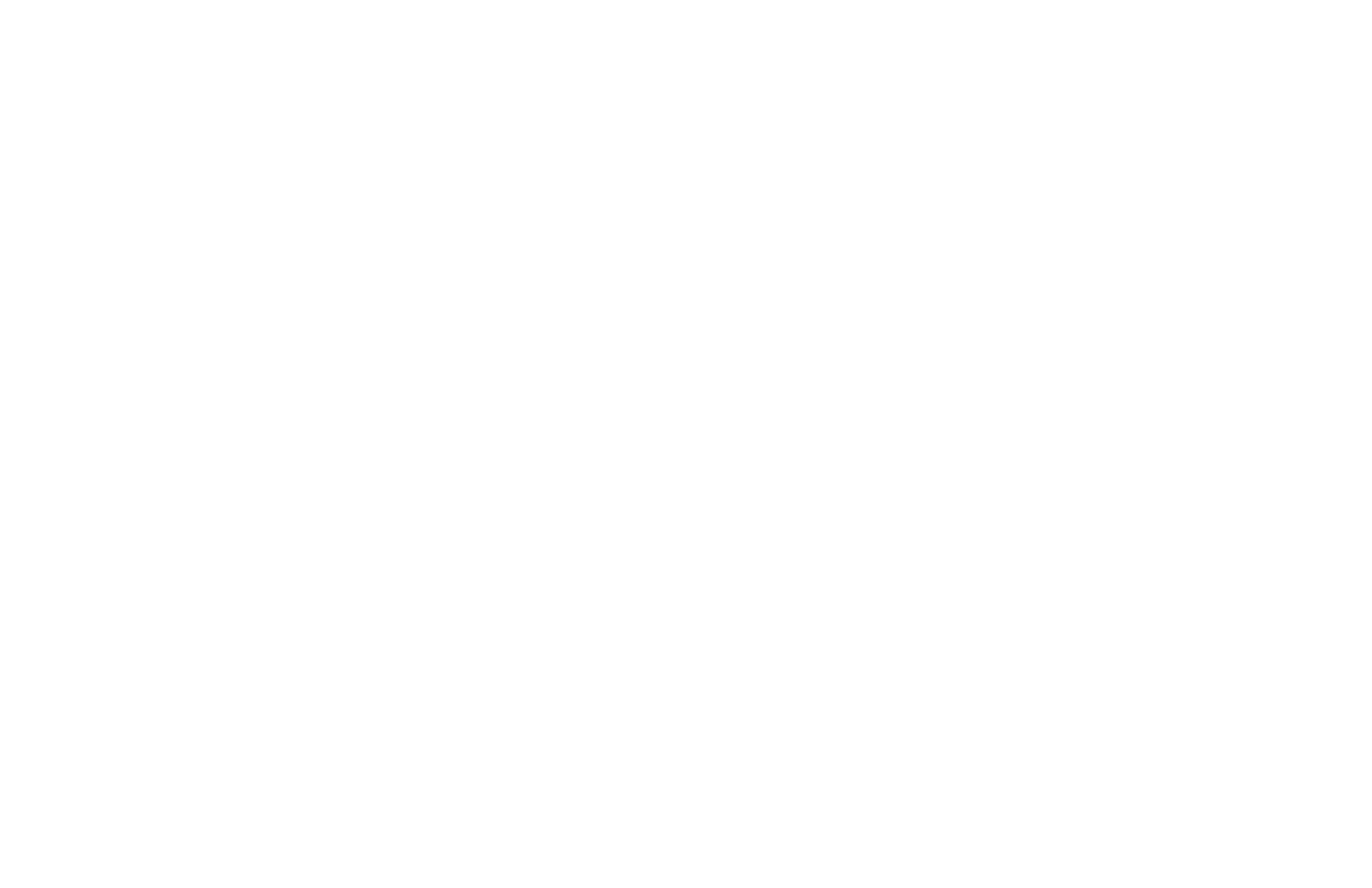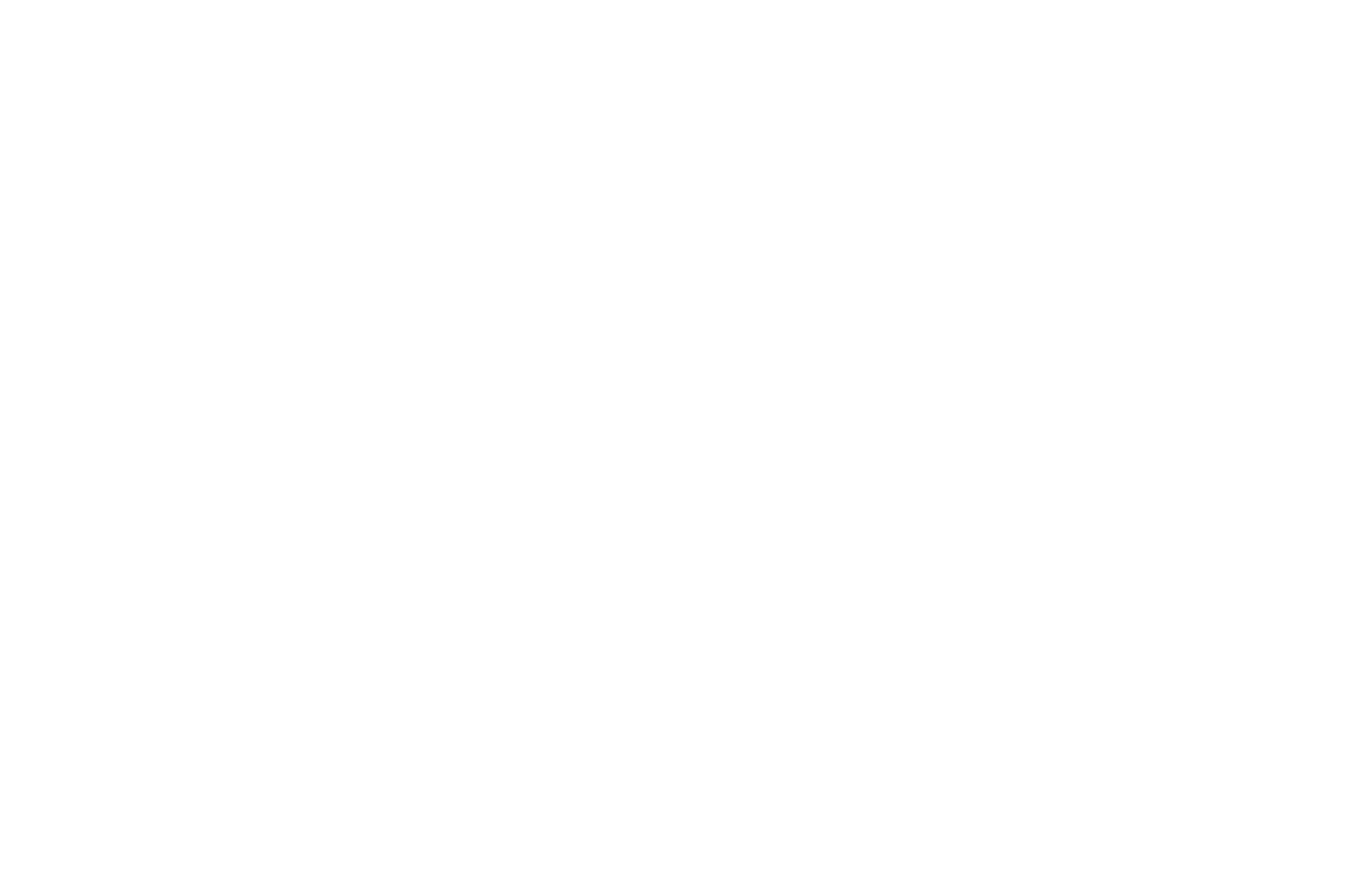# © 2017 PACCAR Inc. - All Rights Reserved

This manual illustrates and describes the operation of features or equipment which may be either standard or optional on this vehicle. This manual may also include a description of features and equipment which are no longer available or were not ordered on this vehicle. Please disregard any illustrations or descriptions relating to features or equipment which are not on this vehicle. PACCAR reserves the right to discontinue, change specifications, or change the design of its vehicles at any time without notice and without incurring any obligation. The information contained in this manual is proprietary to PACCAR. Reproduction, in whole or in part, by any means is strictly prohibited without prior written authorization from PACCAR Inc.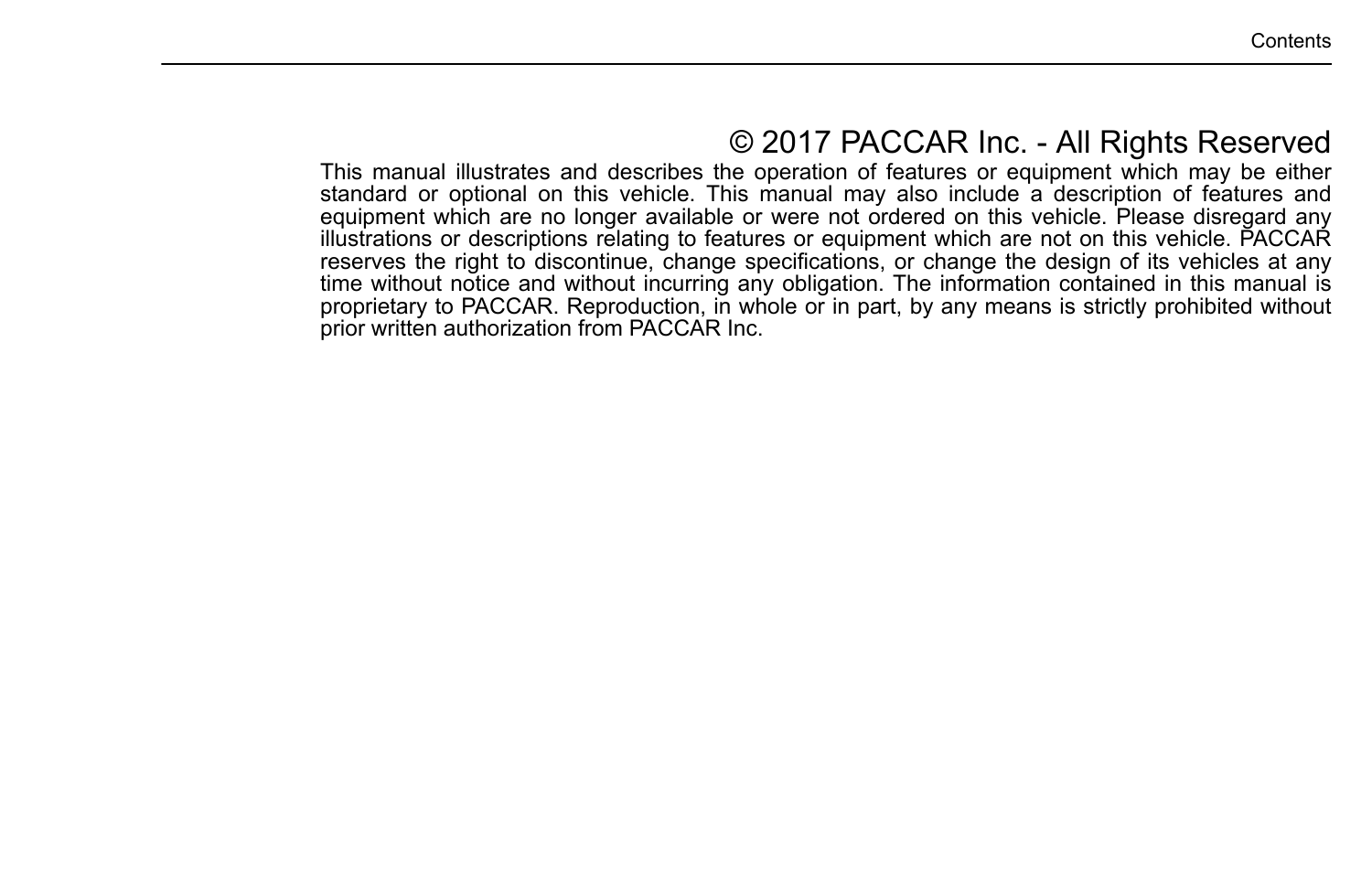# **Chapter 1 | SAFETY**

In this Chapter: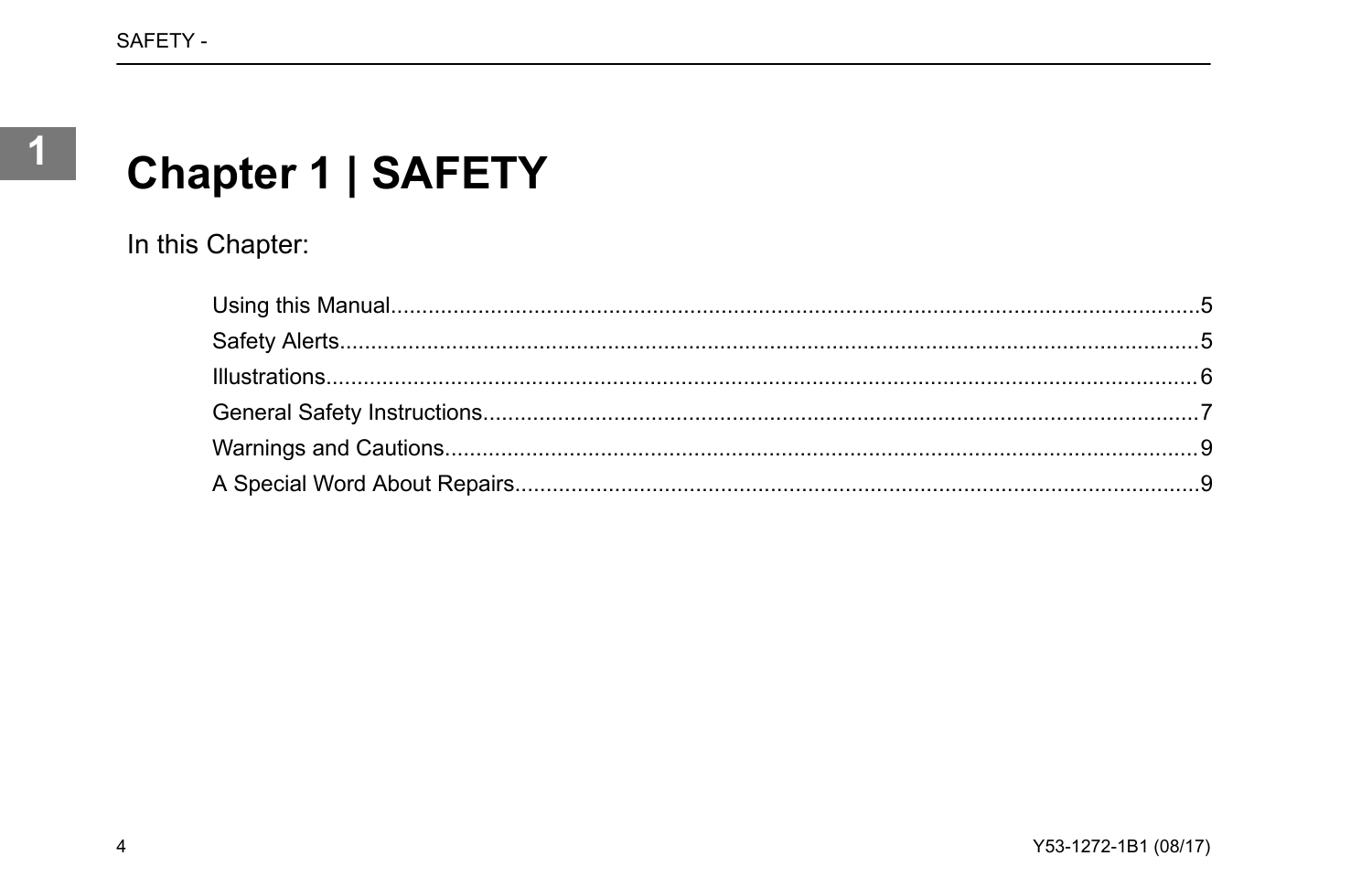### **Using this Manual**

Please take the time to get acquainted with your vehicle by reading this Operator's Manual. We recommend that you read and understand this manual from beginning to end before you operate this equipment. This manual contains useful information for the safe and efficient operation of this equipment. It also provides service information, with an outline for performing safety checks and basic preventive maintenance inspections. We have tried to present the information you'll need to learn about functions, controls, and operation and to present it as clearly as possible. We hope you'll find this manual easy to use. There will be times when you need to take this manual out of the glovebox. When you do, please be sure to return it when you are finished using it. That way it will be there when you need it the next time or when you pass the vehicle on to the next user.

# **NOTE**

After you've read this manual, it should be stored in the cab for convenient reference and remain with this truck when sold.

Your vehicle may not have all the features or options mentioned in this manual. Therefore, you should pay careful attention to the instructions that pertain to just your vehicle. In addition, if your vehicle is equipped with special equipment or options not discussed in this manual, consult your dealer or the manufacturer of the equipment.

There are several tools built into this manual to help you find what you need quickly and easily. First is the Quick Table of Contents. Located at the front of the manual, this lists the main subjects covered and gives section numbers where you can find these subjects. Use the Quick Table of Contents to find information on a large subject like "Maintenance." Crossreferenced citations also help you get the information you need. If some other part of the manual contains further information on the subject you are reading about, we'll

indicate that in a cross-reference like this: (See *Safety Alerts* on page 5). You won't have to go searching for more information. Finally you'll find a helpful Subject Index. It's in the back of the manual and alphabetically lists the subjects covered. So if you want information on brakes, for example, just look under Brake in the Subject Index. You'll find all the pages listed where brakes or braking are discussed.

All information contained in this manual is based on the latest production information available at the time of publication. Kenworth Truck Company Peterbilt Motors Company reserves the right to make changes at any time without notice.

### **Safety Alerts**

Please read and follow all of the safety alerts contained in this manual. They are there for your protection and information. These alerts can help you avoid injury to yourself, your passengers and help prevent costly damage to the vehicle. Safety alerts are highlighted by safety alert symbols and signal words such as "WARNING",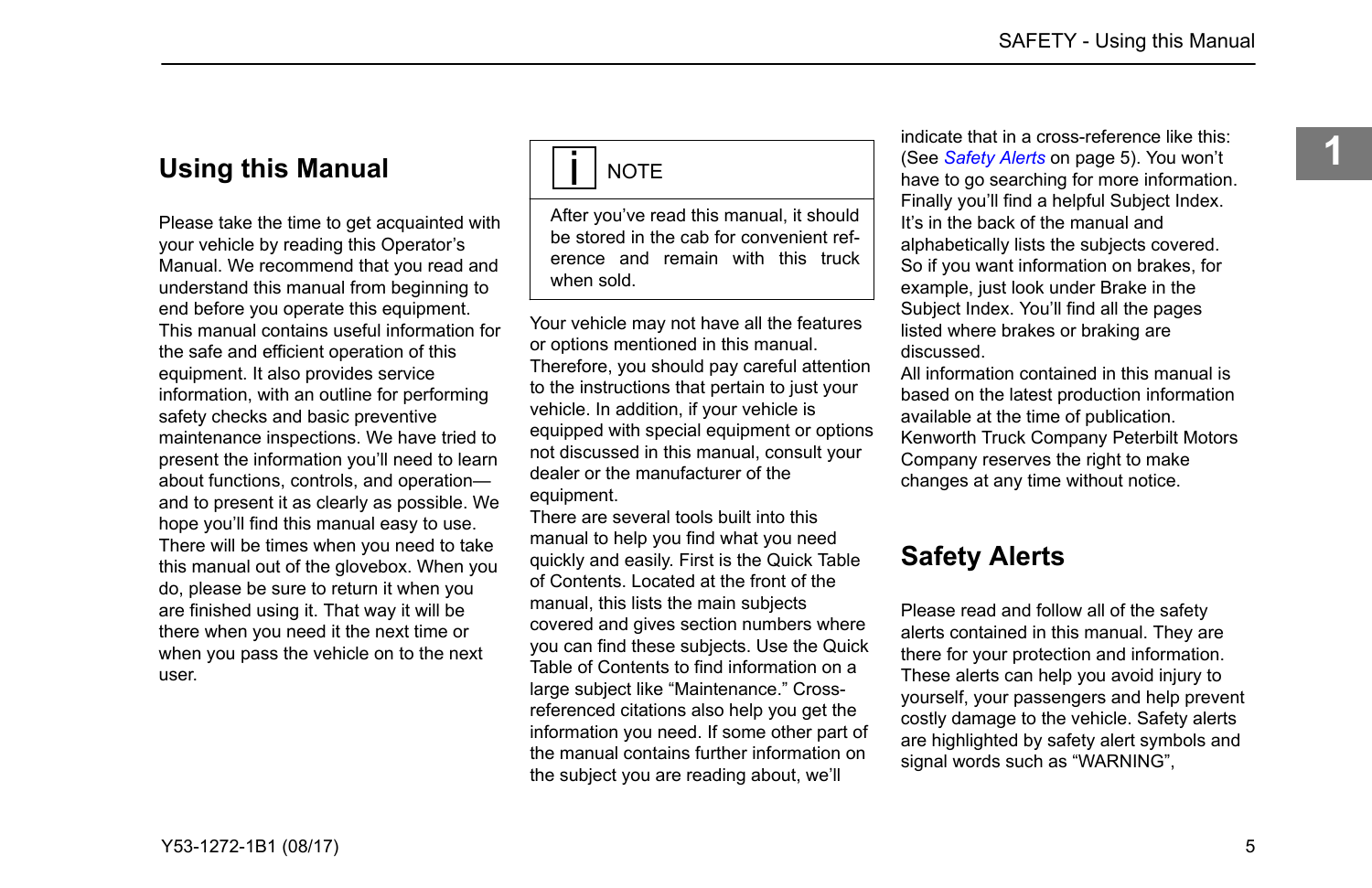"CAUTION", or "NOTE". Please DO NOT ignore any of these alerts.

**Warnings**



The safety message following this symbol and signal word provides a warning against operating procedures which could cause death or injury. They could also cause equipment or property damage. The alert will identify the hazard, how to avoid it and the probable consequence of not avoiding the hazard.



Hot engine oil can be dangerous. You could be burned. Let the engine oil cool down before changing it. Failure to comply may result in death, personal injury, equipment or property damage.

#### **Cautions**



The safety message following this symbol and signal word provides a caution against operating procedures which could cause equipment or property damage. The alert will identify the hazard, how to avoid it, and the probable consequence of not avoiding the hazard.

# **CAUTION**

Continuing to operate your vehicle with insufficient oil pressure will cause serious engine damage. Failure to comply may result in equipment or property damage.

#### **Notes**



The message following this symbol and signal word provides important information that is not safety related but should be followed. The alert will highlight things that may not be obvious and is useful to your efficient operation of the vehicle.

# **NOTE**

Pumping the accelerator will not assist in starting the engine.

# **Illustrations**

Some of the illustrations throughout this manual are generic and will NOT look exactly like the engine or parts used in your application. The illustrations can contain symbols to indicate an action required and\or an acceptable or NOT acceptable condition.

The illustrations are intended to show repair or replacement procedures. The procedure will be the same for all applications, although the illustration may differ.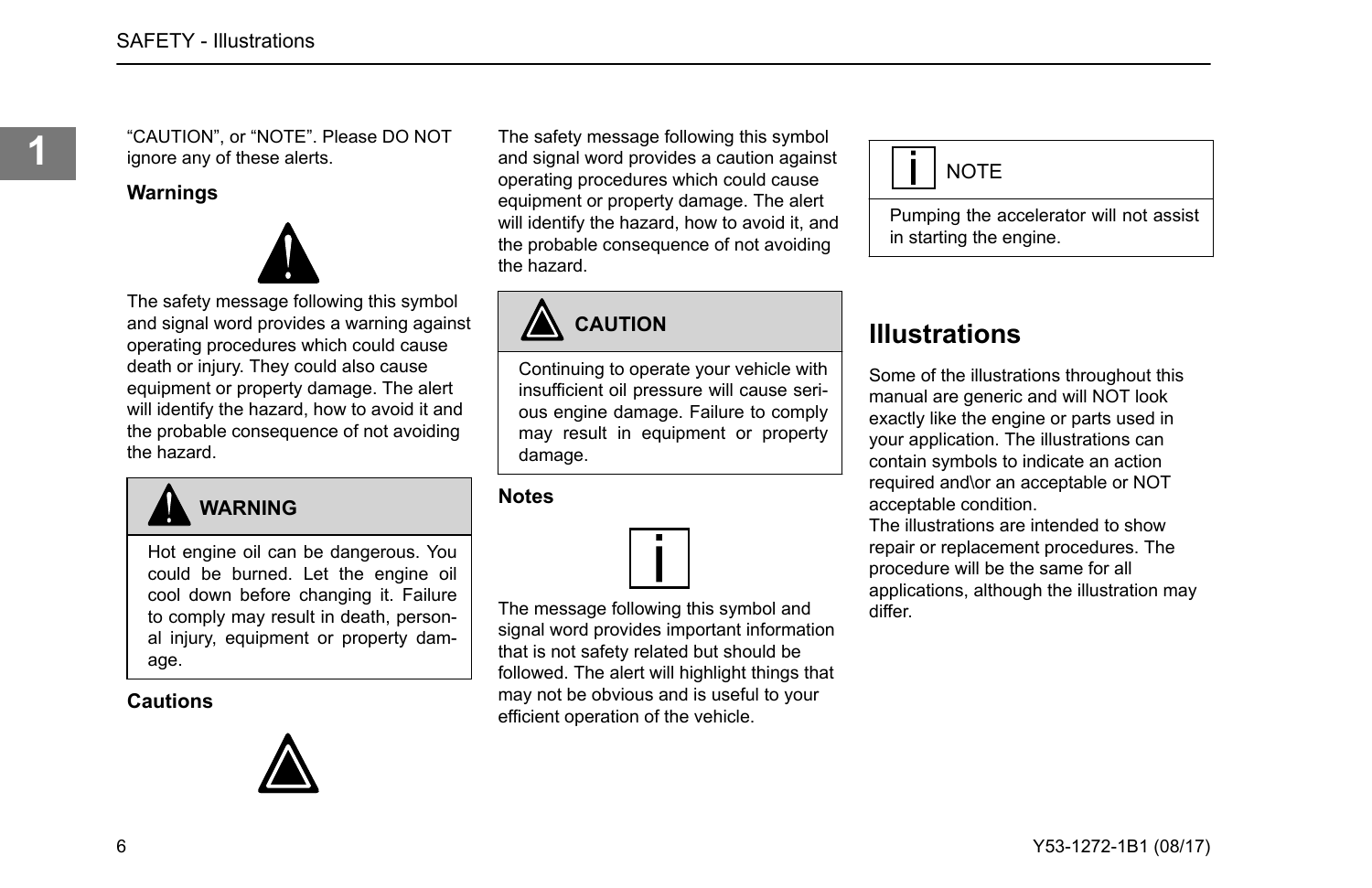### **General Safety Instructions**

Important safety notices about operating and servicing your engine.

# **WARNING**

Improper practices, carelessness, or ignoring any warnings may cause death, personal injury, equipment or property damage.

Before performing any repair, read and understand all of the safety precautions and warnings. The following is a list of general safety precautions that must be followed to provide personal safety. Failure to follow these instructions may cause death or injury. Special safety precautions are included in the procedures when they apply.

Keep in mind that even a well maintained vehicle must be operated within the range of its mechanical capabilities and the limits of its load ratings. See the Weight Ratings label on the driver's door edge. Every new vehicle is designed to conform to all Federal Motor Vehicle Safety

Standards applicable at the time of manufacture. Even with these safety features, continued safe and reliable operation depends greatly upon regular vehicle maintenance. Follow the maintenance recommendations found in Preventive Maintenance section. This will help preserve your investment. Make sure your vehicle is in top working condition before heading out on the road, it is the responsible driver's duty to do so. Inspect the vehicle according to the Driver's Check List.

- Use the proper tool for manually rotating the engine. DO NOT attempt to rotate the crankshaft by pulling or prying on the fan. This practice can cause death, personal injury, equipment damage, or damage to the fan blades, causing premature fan failure.
- Work areas should be dry, well lit, well ventilated, free from clutter, loose tools, parts, ignition sources and hazardous substances.
- Wear protective glasses and protective shoes when working.
- DO NOT wear loose-fitting or torn clothing. Tie back and/or tuck in long hair. Remove all jewelry when working.
- Before beginning any repair, disconnect the battery (negative [-] cable) and discharge any capacitors.
- Put a "DO NOT OPERATE" tag in the operator's compartment or on the controls.
- Allow the engine to cool before slowly loosening the coolant filler cap to relieve the pressure from the cooling system.

# **WARNING**

Removing the fill cap on a hot engine can cause scalding coolant to spray out and burn you badly. If the engine has been in operation within the previous 30 minutes, be very careful in removing the fill cap. Protect face, hands, and arms against escaping fluid and steam by covering the cap with a large, thick rag. DO NOT try to remove it until the surge tank cools down or if you see any steam or coolant escaping. In any situation, remove the cap very slowly and carefully. Be ready to back off if any steam or coolant begins to escape.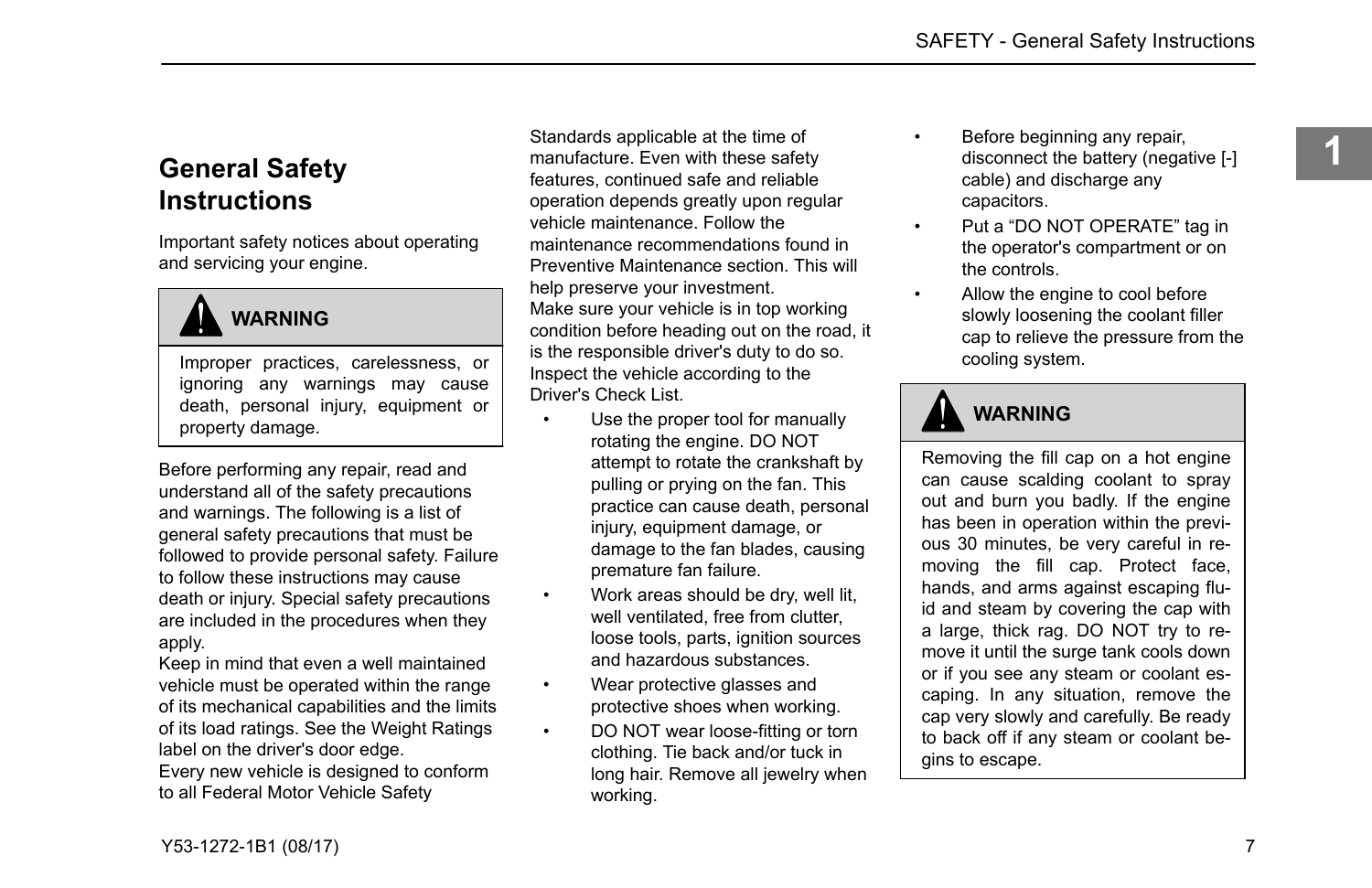- Always use wheel chocks or proper jack stands to support the vehicle or vehicle components before performing any service work. DO NOT work on anything that is supported only by lifting jacks or a hoist. Before resting a vehicle on jack stands, be sure the stands are rated for the load you will be placing on them.
- Before removing or disconnecting any lines, fittings, or related items, relieve all pressure in the air, oil, fuel, and cooling systems. Remain alert for possible pressure when disconnecting any device from a system that contains pressure. High pressure oil or fuel can cause death or personal injury.
- Always wear protective clothing when working on any refrigerant lines and make sure that the workplace is well ventilated. Inhalation of fumes can cause death or personal injury. To protect the environment, liquid refrigerant systems must be properly emptied and filled using equipment that prevents the release of refrigerant gas. Federal law requires capturing and recycling refrigerant.
- When moving or lifting any heavy equipment or parts, make sure to use proper techniques and assistance. Ensure all lifting devices such as chains, hooks, or slings are in good condition and are of the correct load capacity. Make sure all lifting devices are positioned correctly.
	- Corrosion inhibitors and lubricating oils may contain alkali. DO NOT get the substance in eyes and avoid prolonged or repeated contact with skin. DO NOT swallow. If ingested, seek immediate medical attention. DO NOT induce vomiting. In case of contact, immediately wash skin with soap and water. In case of harmful contact, immediately contact a physician. Always keep any chemicals OUT OF REACH OF CHILDREN.
- Naptha and Methyl Ethyl Ketone (MEK) are flammable materials and must be used with caution. Follow the manufacturer's instructions to ensure safety when using these materials. Always keep any chemicals OUT OF REACH OF CHII DREN
- When working on the vehicle, be alert for hot parts on systems that have just been turned off, exhaust gas flow, and hot fluids in lines, tubes, and compartments. Contact with any hot surface may cause burns.
- Always use tools that are in good condition. Make sure you have the proper understanding of how to use the tools before performing any service work. Use only genuine replacement parts from PACCAR.
- Always use the same fastener part number (or equivalent) when replacing items. DO NOT use a fastener of lesser quality if replacements are necessary. (e.g., Do not replace a 10.9 grade with 8.8 grade fastener.)
- Always torque fasteners and fuel connections to the required specifications. Overtightening or under-tightening can allow leakage.
- Close the manual fuel valves prior to performing maintenance and repairs, and when storing the vehicle inside.
- DO NOT perform any repair when impaired, tired, fatigued or after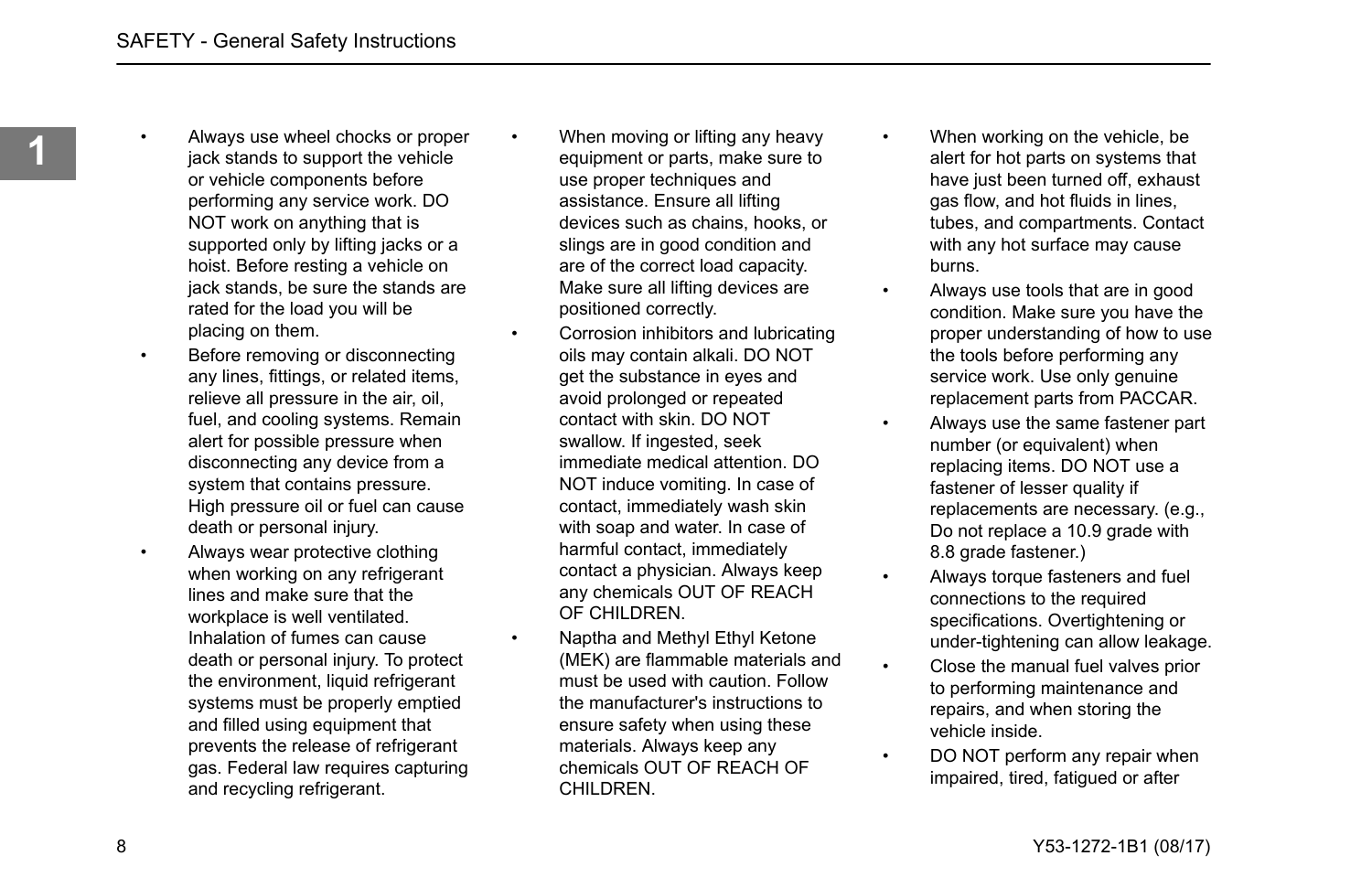consuming alcohol or drugs that can impair your functioning.

- Some state and federal agencies in the United States of America have determined that used engine oil can be carcinogenic and can cause reproductive toxicity. Avoid inhalation of vapors, ingestion, and prolonged contact with used engine oil.
- DO NOT connect the jump starting or battery charging cables to any ignition or governor control wiring. This can cause electrical damage to the ignition or governor.
- Coolant is toxic. If not reused dispose of coolant in accordance with local environmental regulations.

# **CAUTION**

Corrosive chemicals can damage the engine. DO NOT use corrosive chemicals on the engine. Failure to comply may result in equipment, or property damage.

#### **California Proposition 65 Warning**

- Diesel engine exhaust and some of its constituents are known to the State of California to cause cancer, birth defects, and other reproductive harm.
- The catalyst substrate located in the Diesel Particulate Filter (DPF) contains vanadium pentoxide, which has been determined by the State of California to cause cancer. Always wear protective clothing and eye protection when handling the catalyst assembly. Dispose of the catalyst in accordance with local regulations. If catalyst material gets into the eyes, immediately flood eyes with water for a minimum of 15 minutes. Avoid prolonged contact with skin. In case of contact, immediately wash skin with soap and water. In case of harmful contact, immediately contact a physician.
- Other chemicals in this vehicle are also known to the State of California to cause cancer, birth defects or other reproductive harm.
- Battery posts, terminals, and related accessories contain lead

and lead compounds, chemicals known to the State of California to cause cancer and reproductive harm. Wash hands after handling.

# **Warnings and Cautions**

# **A Special Word About Repairs**



Do not attempt repair work without sufficient training, service manuals, and the proper tools. You could be killed or injured, or you could make your vehicle unsafe. Do only those tasks you are fully qualified to do.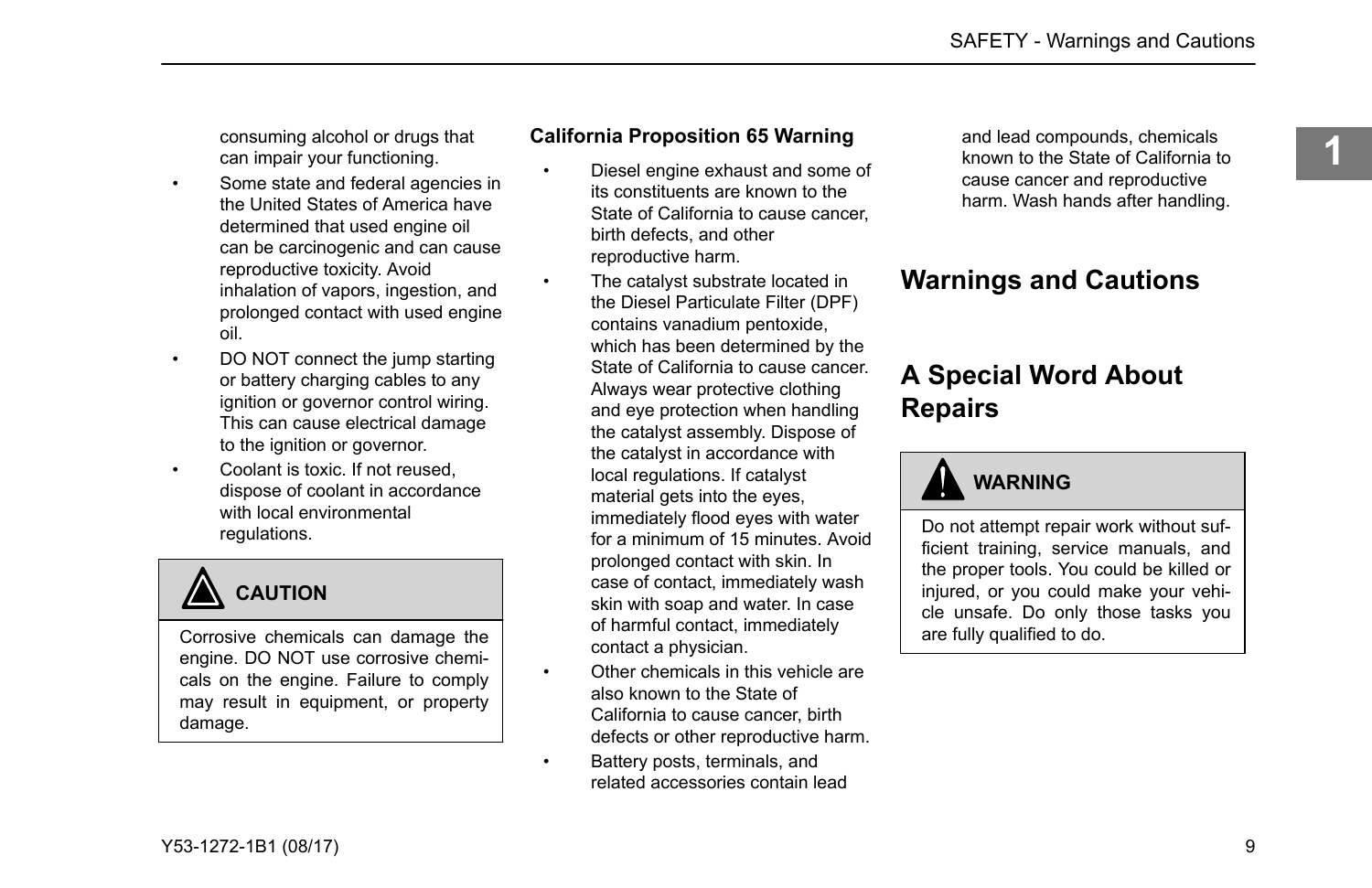# **WARNING**

Modifying your vehicle can make it unsafe. Some modifications can affect your vehicle's electrical system, stability, or other important functions. Before modifying your vehicle, check with your dealer to make sure it can be done safely. Improper modifications can cause death or personal injury.

# **CAUTION**

The installation of electronic devices to the On Board Diagnostics (OBD) connector, the vehicle Controller Area Network (CAN), or their associated wiring is not permitted. Doing so can adversely affect vehicle performance and/or cause fault codes to be recorded. The OBD connector is provided for temporary connection of service tools and for diagnostic purposes only.

Your dealer's service center is the best place to have your vehicle repaired. You can find dealers all over the country with the equipment and trained personnel to get

you back on the road quickly—and keep you there.

Your vehicle is a complex machine. Anyone attempting repairs on it needs good mechanical training and the proper tools. If you are sure you have these requirements, then you can probably perform some repairs yourself. However, all warranty repairs must be performed by an authorized service facility. If you aren't an experienced mechanic, or don't have the right equipment, please leave all repairs to an authorized service facility. They are the ones equipped to do the job safely and correctly.

#### **Maintenance Manuals**

If you do decide to do any complex repair work, you'll need the maintenance manuals. Order them from your authorized dealer. Please provide your Chassis Serial Number when you order, to be sure you get the correct manuals for your vehicle. Allow about four weeks for delivery. There will be a charge for these manuals.

#### **Final Chassis Bill of Material**

A complete, non-illustrated computer printout listing of the parts used to custombuild your vehicle is available through the

dealer from whom you purchased your vehicle.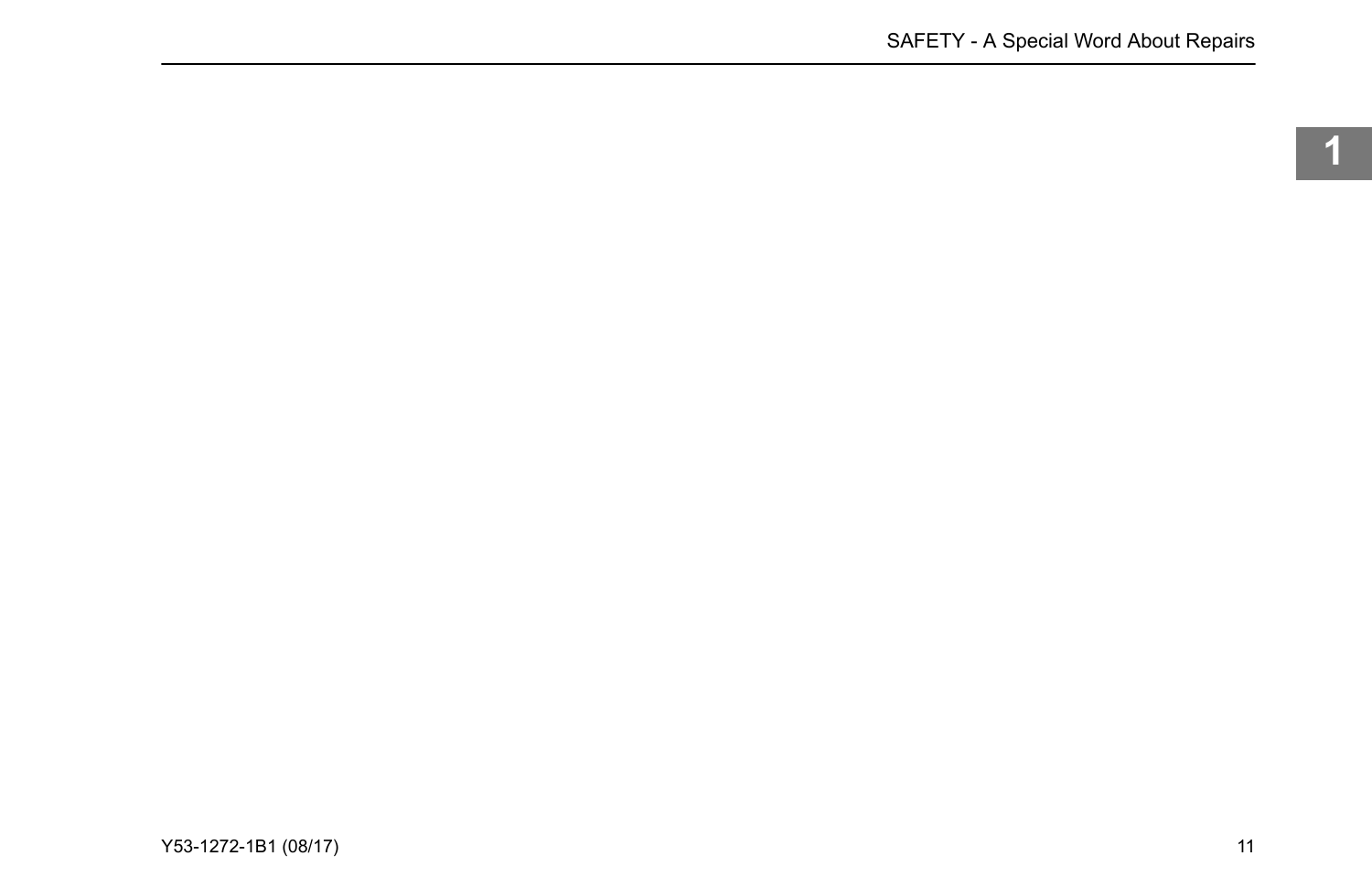# **Chapter 2 | DRIVING**

In this Chapter:

 $\overline{\mathbf{2}}$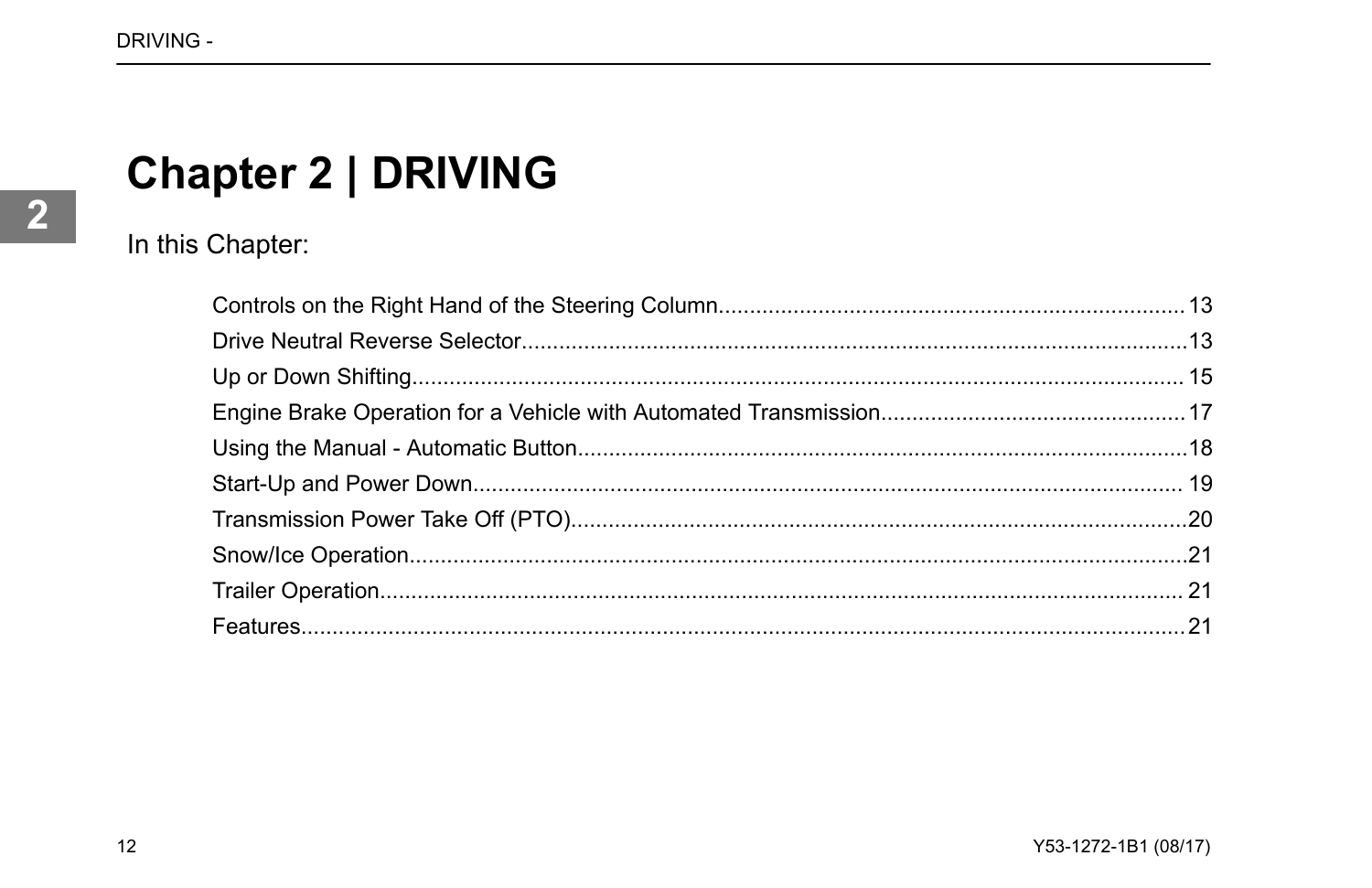For Kenworth Vehicles

# **Controls on the Right Hand of the Steering Column**

This vehicle may be equiped with the PACCAR Transmission. The lever on the right hand side of the steering column will operate the transmission functions in addition to operating the engine brake.

- **3** Engine Brake and **Max** Mode
- **4** Manual (**M**) / Automatic (**A**) Mode Button

**Related concepts Related tasks**

# **Drive Neutral Reverse Selector**

#### For Peterbilt Vehicles





- **1** Transmission **D N R** Function
- **2** Up (**+**) and Down (**-**) Shift and **Low** Mode

Transmission mode is selected by rotating the lever's outer knob. There is a detent for **D**rive, **N**eutral, **R**everse. The instrument cluster will display the corresponding mode.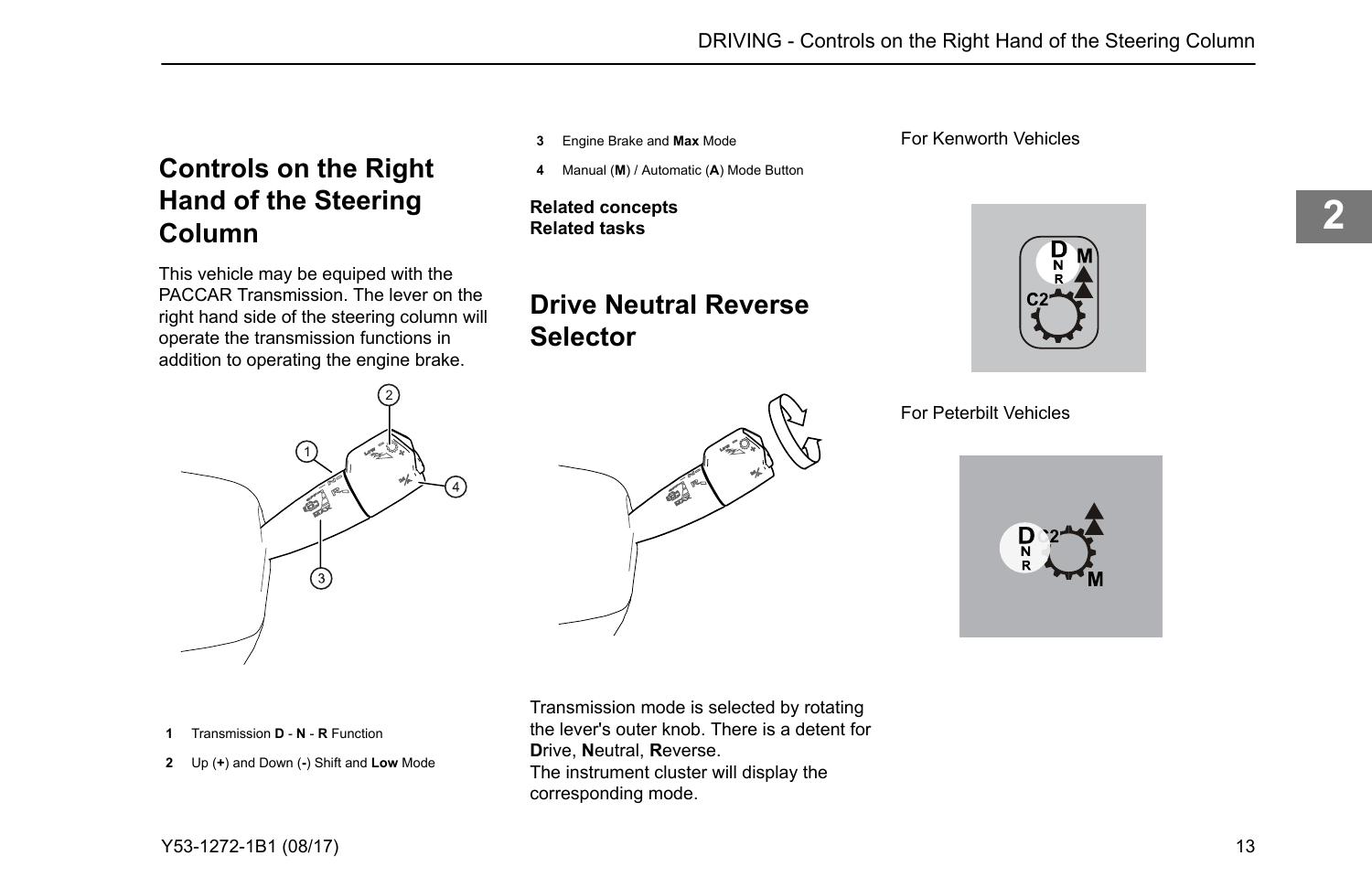# **NOTE**

Selector (the transmission) must be in **N** (Neutral) to start the truck.

#### **Neutral Mode**

- Selects Neutral.
- Initial Gear position after Start-Up.

# **WARNING**

Apply parking brake and follow vehicle manufacturer parking instructions. Failure to follow these instructions could cause unintended vehicle movement resulting in death, serious injury or damage to property.

# NOTE

When attempting to start the engine and the engine does not crank, confirm Neutral is selected, vehicle parking brake is applied and service brake is depressed.

#### **Reverse Mode**

• Reverse mode selects the default Reverse gear.

# **NOTE**

If the driver attempts to select a nonneutral mode without depressing the service brakes the transmission will not shift into gear and you will have to return to Neutral and depress the service brakes before selecting the desired mode again.

• Each time Reverse is selected from Neutral, the default Reverse gear is engaged.

#### **Drive Mode (Auto Mode)**

• Intelligent Start Gear Selection will automatically select the start gear depending on inputs such as, load, grade, and axle/transmission ratio. This start gear can be changed by using the up/downshift request procedure, as long as the selection still falls into a gear that would allow the vehicle to launch without

causing damage to the transmission.



If the driver attempts to select a nonneutral mode without depressing the service brakes the transmission will not shift into gear. The driver must re-select Neutral and depress the service brakes before selecting the desired mode again.

- If the start gear is changed using the up/downshift request procedure, it will remain as the default until the vehicle is powered down or the selection is changed. However, conditions such as, grade, may still override the default start gear selection.
- A shift can be advanced by using the up/downshift request procedure when the transmission is near the shift point.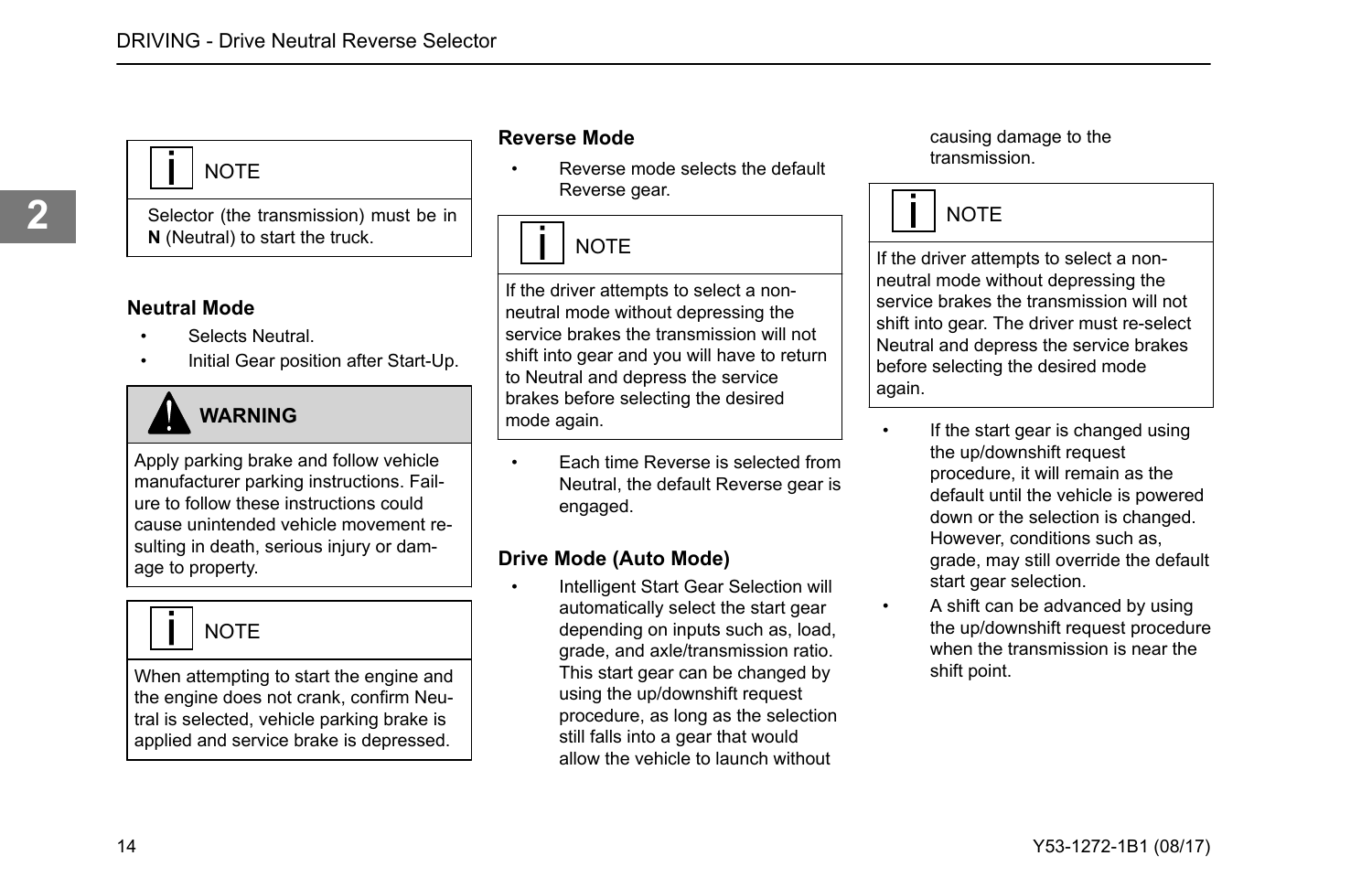# **NOTE**

Multiple gear upshifts and downshifts may be allowed when the up/downshift request procedure is performed multiple times (Each request equals one gear change request).

• The transmission may also deny a shift while ascending or descending grades if the load of the vehicle and grade of the terrain in combination with the drivetrain ratio and engine torque will fall outside of the acceptable range to perform a shift. If the shift is denied it will sound a tone.

# **Up or Down Shifting**



When in the Manual mode, the transmission gears can be manually selected by pushing or pulling on the lever. Pushing the lever forward will down shift. Pushing and holding the lever forward will engage the LOW gear range. Pulling the lever towards the driver will upshift the transmission.

Some vehicles may have a feature that prompts the operator to shift for optimal fuel economy.

#### For Kenworth Vehicle with Shift Assist



#### For Peterbilt Vehicles with Shift Assist

If the prompt appears in the instrument cluster, use the manual gear selector lever to change gears.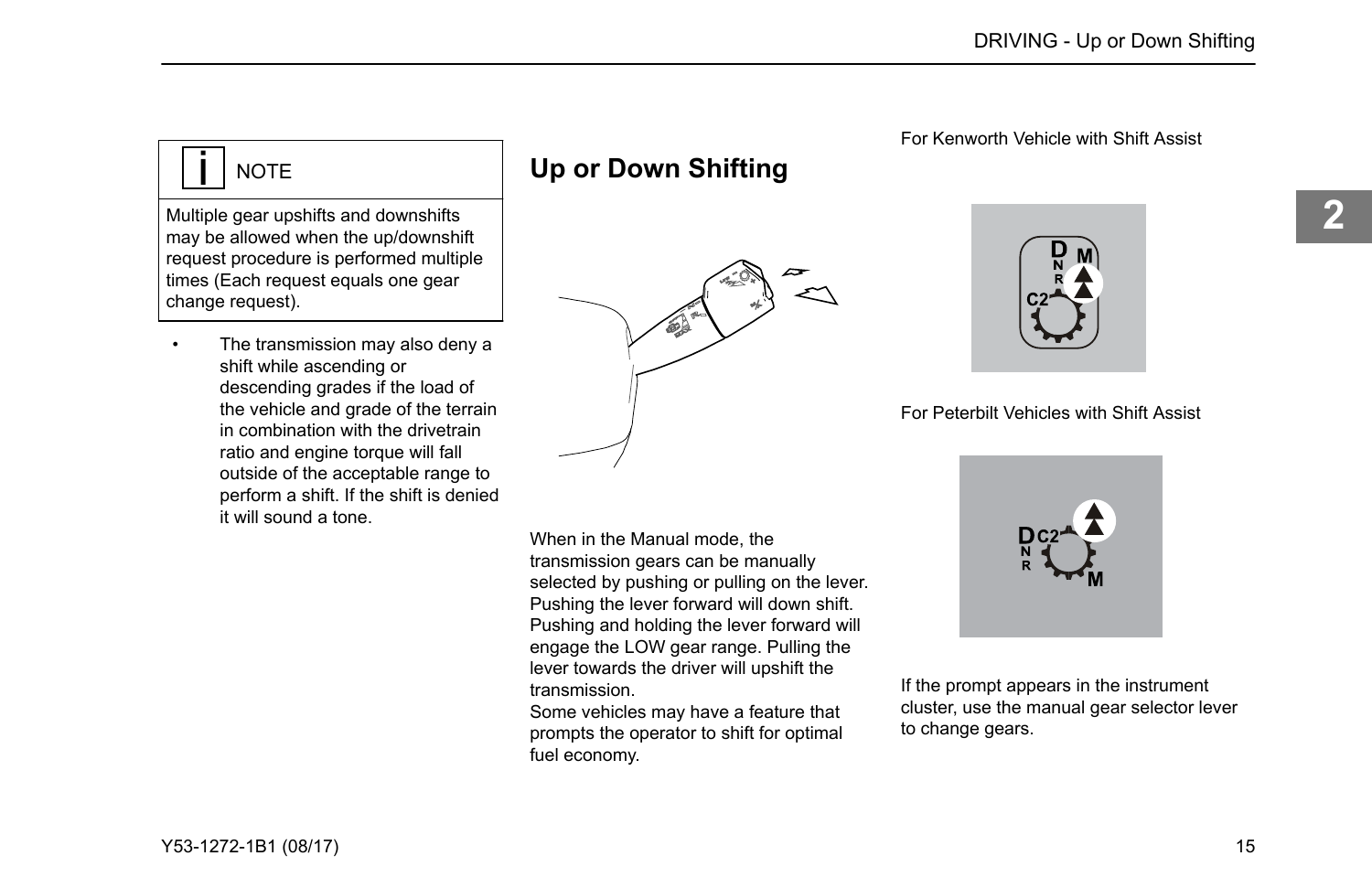The instument cluster will illuminate with the corresponding gear.



**Gear Display**



#### **LOW Mode**

LOW mode should be used any time you want to maximize engine braking and minimize the use of the brake pedal. For example, when driving down long grades or when coming to a stop.

Selects lowest available gear for start gear. The starting gear cannot be changed in LOW mode.

# **NOTE**

If the driver attempts to select a nonneutral mode without depressing the service brakes the transmission will not shift into gear. The driver must re-select Neutral and depress the service brakes before selecting the desired mode again.

If LOW is selected while moving. the transmission will not upshift (except for the Transmission Override conditions noted on the previous page). The transmission system will downshift at the earliest opportunity to enable higher than normal engine RPM to provide maximum engine braking.

# **WARNING**

On slippery surfaces minimize engine braking in LOW mode. Excessive engine braking at higher engine RPM could cause a loss of traction and vehicle control.



The PACCAR Automated Transmission initiates upshifts from MANUAL and LOW for engine overspeed protection.

#### **How to Deactivate MAX Mode**

Vehicles with automated transmissions will have the engine brake function integrated with the transmission controls. Follow these steps to deactivate **MAX** engine brake mode.

- 1. Accelerate with the throttle pedal.
- 2. Upshift, see *Up or Down Shifting* on page 15.
- 3. Wait for the transmission coast down gear to engage.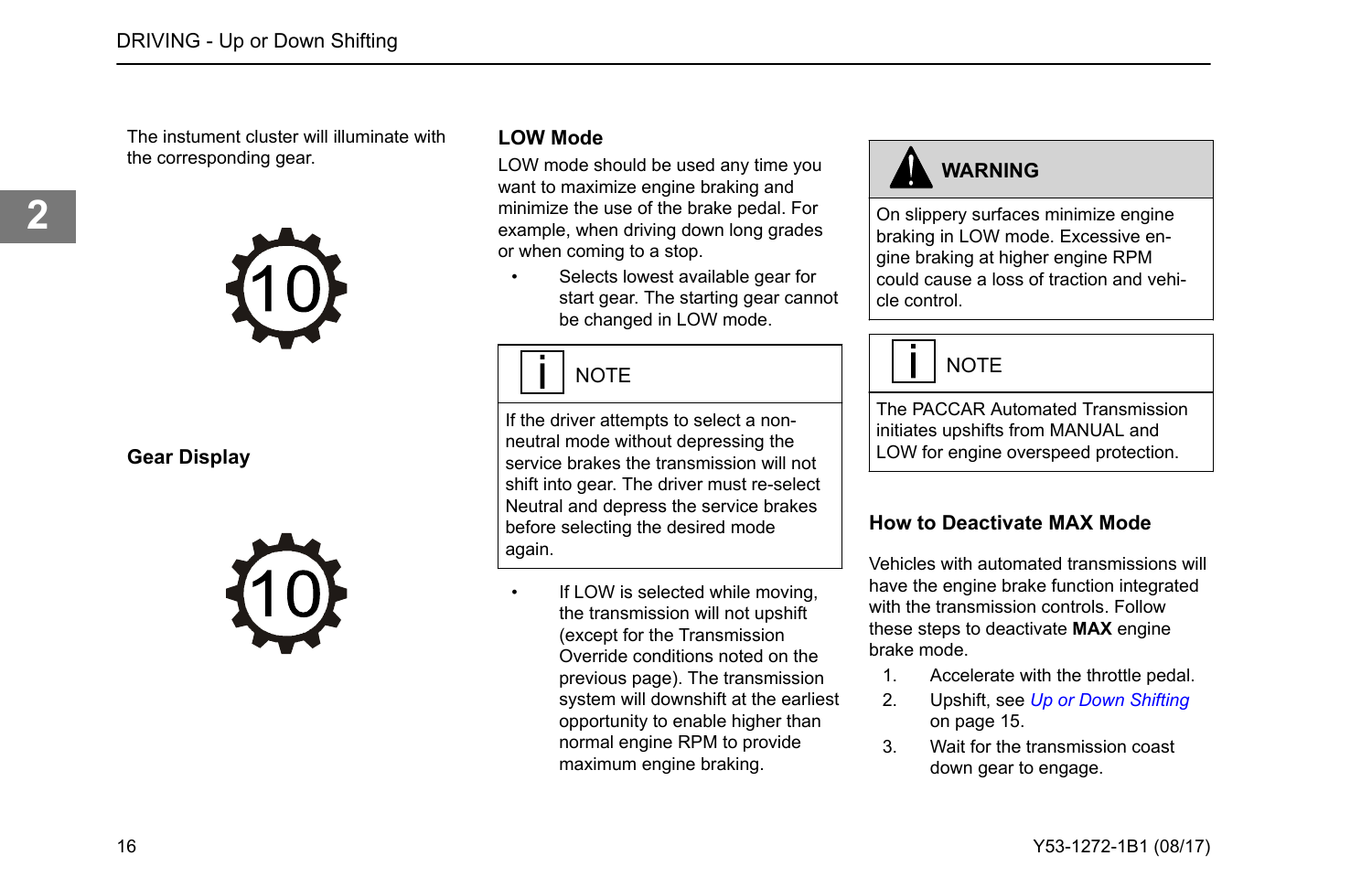- 4. Reduce engine brake level, see *Engine Brake Operation for a Vehicle with Automated Transmission* on page 17.
- 5. Re-initiate **MAX** mode, see *Engine Brake Operation for a Vehicle with Automated Transmission* on page 17.
- 6. Select Neutral **N**, see *Drive Neutral Reverse Selector* on page 13.
- 7. Select **LOW** mode, see *Engine Brake Operation for a Vehicle with Automated Transmission* on page 17.

**Engine Brake Operation for a Vehicle with Automated Transmission** Moving the lever clockwise will engage the engine brake. Increase the amount of engine brake by moving the lever further clockwise. Each position has a corresponding level of engine brake.

|     | Position   Amount of Engine Brake |  |  |  |
|-----|-----------------------------------|--|--|--|
| Off | $0\%$                             |  |  |  |
|     | 33%                               |  |  |  |
|     | 66%                               |  |  |  |
|     | 100%                              |  |  |  |

| Position   Amount of Engine Brake                                                                 |
|---------------------------------------------------------------------------------------------------|
| 100% AND will engage<br>transmission low gear                                                     |
| * This position is momentary<br>and will revert back to position<br>3 when the lever is released. |

The corresponding engine brake level (or MAX mode) will be illuminated in the instrument cluster.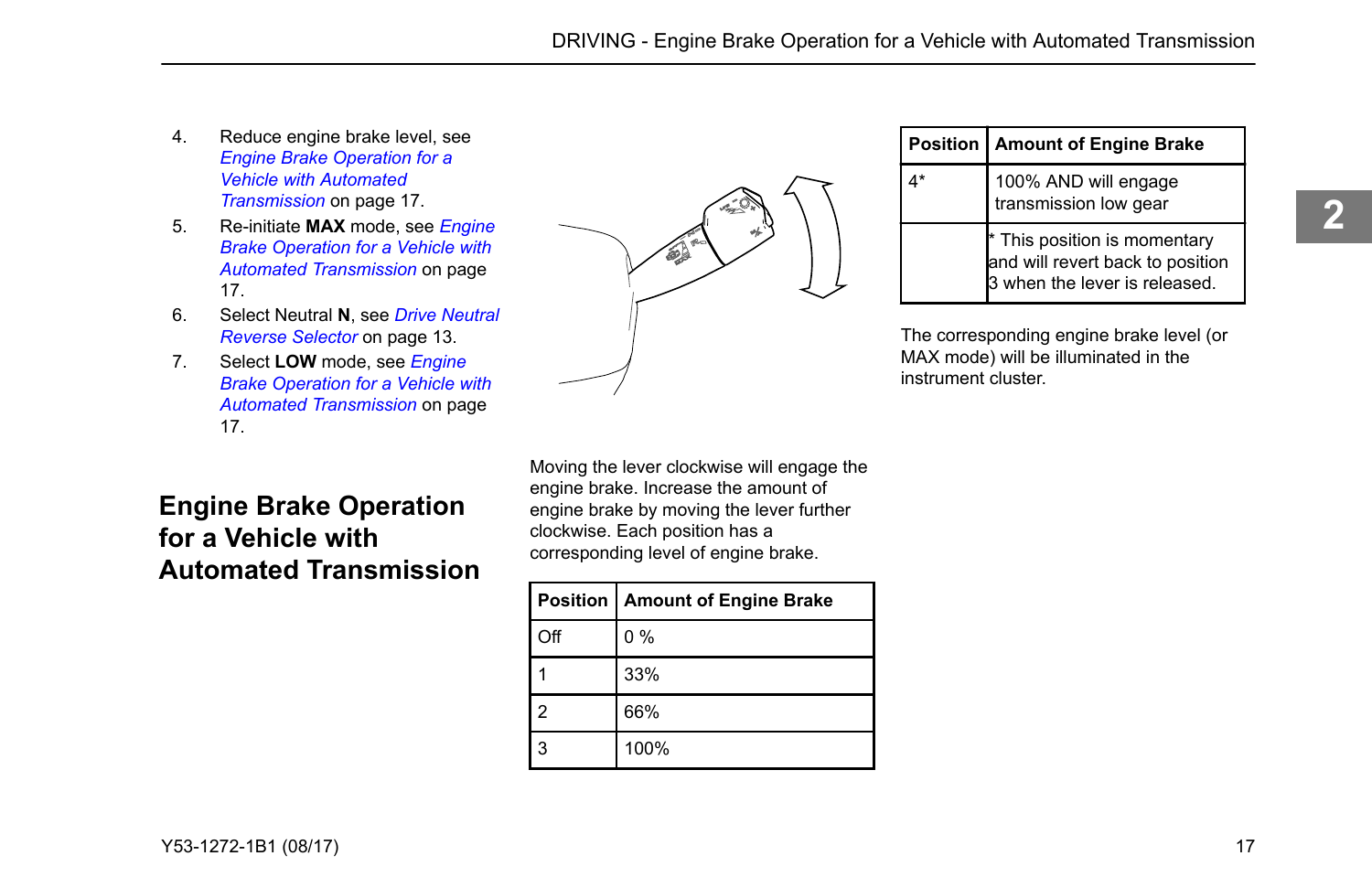**Related tasks**

For Peterbilt Vehicles

# **Using the Manual - Automatic Button**



For Kenworth Vehicles



This button will put the transmission into manual mode. Manual mode will allow the operator to select the gear. See *Up or Down Shifting* on page 15.

To activate, put the gear selector in the **D** (drive) mode and then depress the **M/A** button. The instrument cluster will display the corresponding selection.

#### **MANUAL Mode**

MANUAL mode should be used whenever the driver wants to select the shifts instead of letting the transmission select them automatically.

• Driver manually selects the start gear and uses the up/downshift request to shift.



Multiple gear upshifts and downshifts may be allowed when the up/downshift request procedure is performed multiple times (Each request equals one gear change request).

- If the driver attempts to select a non-neutral mode without depressing the service brakes the transmission will not shift into gear. The driver must re-select Neutral and depress the service brakes before selecting the desired mode again.
- System holds current gear unless otherwise prompted by using up/ downshift request, except for the "Transmission Manual Override" conditions noted below.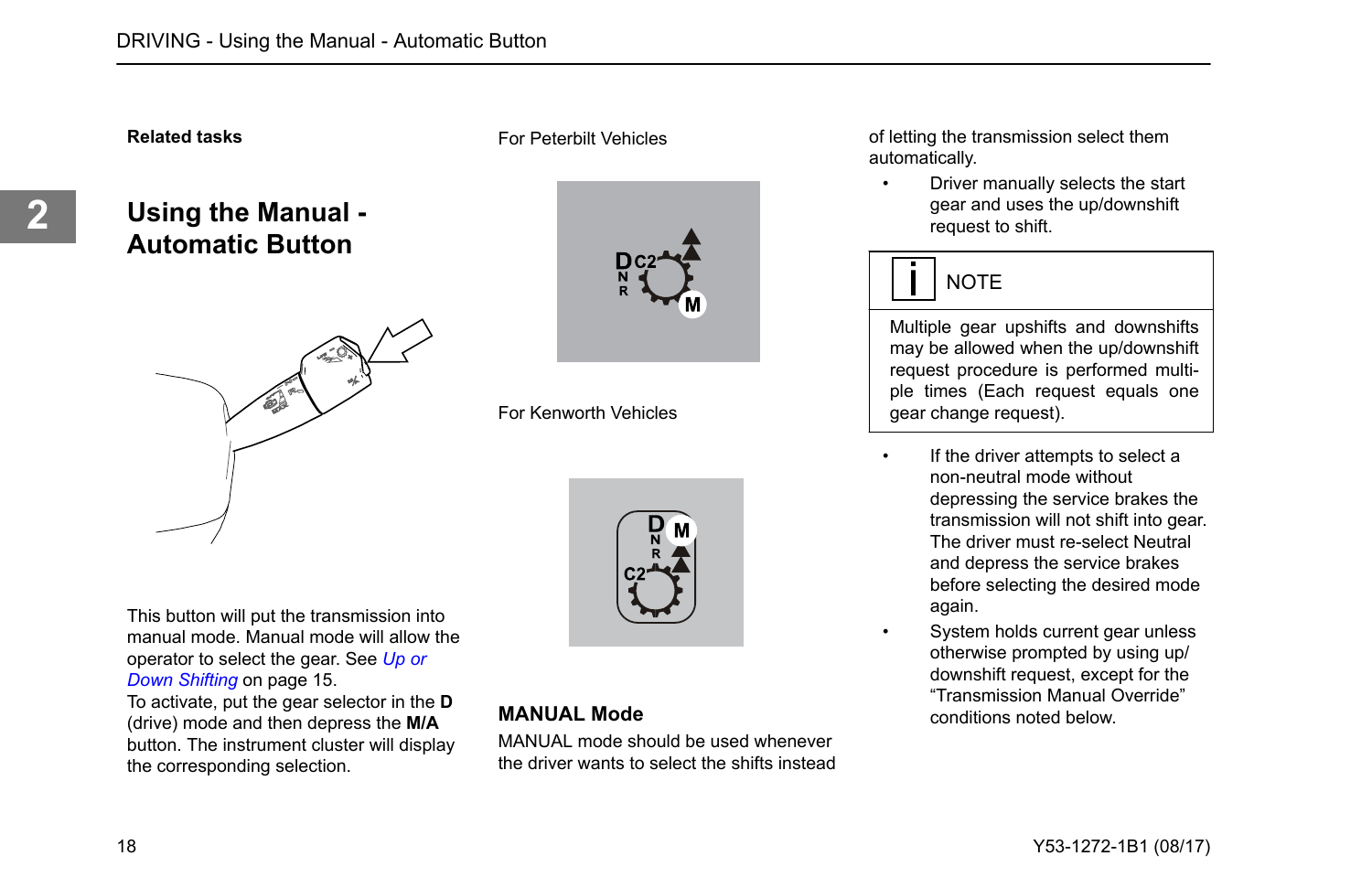# **NOTE**

For optimal vehicle performance, it is recommended the vehicle be operated in "D" Drive mode.

#### **Transmission Manual Override**

If the vehicle is being back-driven and the engine is approaching a higher than normal RPM level, the transmission system will override the MANUAL position and perform an upshift.

# **NOTE**

The transmission initiates upshifts from MANUAL and LOW for engine overspeed protection.

If the start gear is changed and it causes the engine to lug at takeoff, the transmission system will override the MANUAL position and select the best available gear.

# **Start-Up and Power Down**

#### **Start-Up**

1. Ensure **N**, Neutral, is selected on the Transmission Driver Interface Device.

# **NOTE**

The transmission will not allow the engine to crank if a mode other than Neutral is selected, on Transmission Driver Interface Device, when attempting to start the engine.

2. Turn the ignition key to "ON" and allow the PACCAR Automated Transmission to power-up.

# **NOTE**

Engine cranking is delayed until the transmission power-up is complete and the gear display shows a solid **N**. If Neutral, **N**, is not shown in the gear display, ensure that the vehicle air system is at normal operating range before attempting to start the vehicle.

- 3. Start the engine.
- 4. Allow vehicle air system pressure to build to normal operating range.
- 5. Apply service brake.



If the service brake is not applied while selecting a starting gear, the initial start gear will not be engaged and the driver will have to reselect Neutral and press the brake while re-selecting the desired mode.

6. Select the desired mode and starting gear on the Transmission Driver Interface Device.



The transmission will override inappropriate start gear selections to avoid driveline damage.

- 7. Release the vehicle parking brakes.
- 8. Release service brake and Urge to Move will allow the vehicle to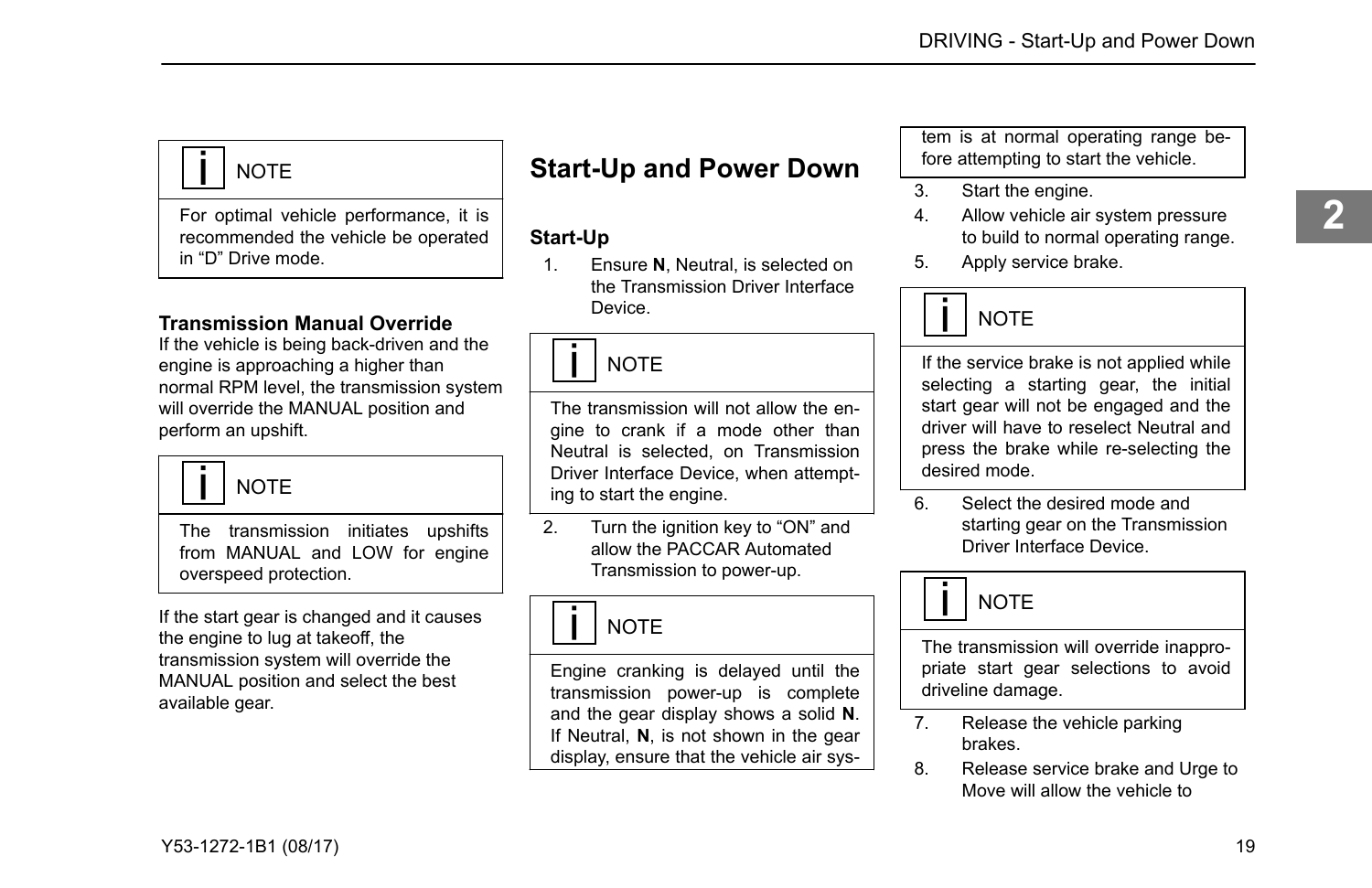automatically launch and creep at constant engine idle.

• Upshifts and downshifts can be made while at constant engine idle by utilizing the up/downshift request procedure. The transmission may deny a shift and sound a tone if the load of the vehicle or grade of the terrain falls outside the acceptable range to perform a shift.

#### **Power Down**

- 1. Select **N** Neutral on the Transmission Driver Interface Device.
	- If gear display does not show solid**N** , neutral has not yet been obtained.

# NOTE

Neutral should always be reached before initiating power down, except in cases of emergency.

2. Set the vehicle parking brakes.

# **WARNING**

Apply parking brake and follow vehicle manufacturer parking instructions. Failure to follow these instructions could cause unintended vehicle movement resulting in death, serious injury or damage to property.

3. Turn ignition key to **OFF** and allow the engine to shut down.

# **Transmission Power Take Off (PTO)**

The transmission may have a PTO installed. Engaging the PTO differs if it is operating in either a mobile or a stationary application.

#### **Stationary PTO Operation**

The transmission countershaft PTO is used in this application. To engage the PTO for stationary operation, perform the following steps:

1. Bring the vehicle to a complete stop and apply the parking brake.

# **WARNING**

Apply parking brake and follow vehicle manufacturer parking instructions. Failure to follow these instructions could cause unintended vehicle movement resulting in death, serious injury or damage to property.

- 2. Select "N" on the Transmission Driver Interface Device.
- 3. Select the transmission PTO switch.
- 4. Raise engine speed as required to operate PTO.



Use the transmission PTO switch to disengage the PTO.

#### **Mobile PTO Operation**

The transmission countershaft PTO is used in this application and provides limited mobile operation in the start gears. To engage the PTO for mobile operation, perform the following steps: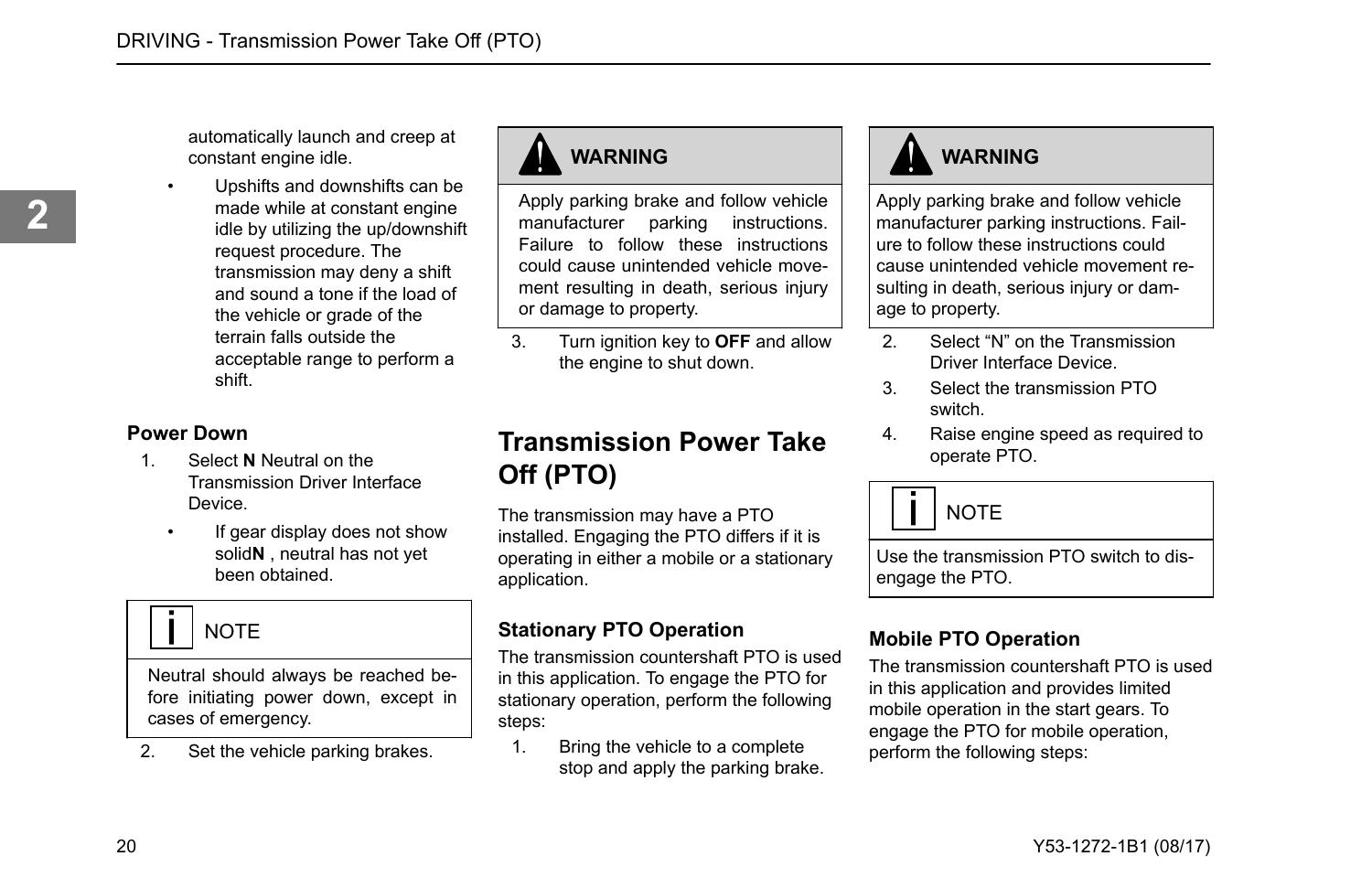- 1. Bring the vehicle to a complete stop and depress the service brake.
- 2. Select "N" on the Transmission Driver Interface Device.
- 3. Select the transmission PTO switch.
- 4. Select "Drive" or "Reverse" as required for vehicle movement.
- 5. Release the service brake to engage the clutch and the PTO.
- 6. Raise engine speed as required to operate PTO.

# **NOTE**

Use the transmission PTO switch to disengage the PTO.

# **Snow/Ice Operation**

The PACCAR Automated Transmission is designed to work in coordination with the ATC system to ensure optimal operation. However, if the driver observes low friction road conditions (snow, rain, ice, etc.) and does not want the transmission to shift, risking wheel slippage, the driver should

select MANUAL mode. MANUAL mode holds the current gear position under most operating conditions- the transmission will only shift when the driver uses the up/ downshift request. Once road conditions improve, the driver should revert back to Drive mode.

# **Trailer Operation**

#### **Trailer Connecting**

- Prior to backing under the trailer. ensure proper trailer height.
- Use Low mode (1st gear) for forward direction and Reverse (R1) for reverse direction.

#### **Sliding Trailer Axle**

- Ensure axle rails and locks are properly maintained.
- Follow proper procedure for unlocking and sliding the trailer axles.
- Use Low mode (1st gear) for forward direction and Reverse (R1) for reverse direction.

• Avoid repeat attempts if the sliding axle is not moving.



If repeat attempts are made and the automated clutch starts to overheat, the display will indicate "CA" along with a warning tone.

#### **Features**

#### **Hill Start Aid Operation (HSA)**

Hill Start Aid defaults to the "On" position. In PACCAR Automated Transmissions, it can be turned "Off" by pressing and releasing the Hill Start Aid switch, however, it will turn back on after the first successful launch. If the switch is turned off, the lamp in the Hill Start switch will flash. The grade at which Hill Start Aid is active is defaulted to 1% but can be configured to activate on a 2% or 3% grade.

#### **Vehicle Facing Uphill – Forward Mode**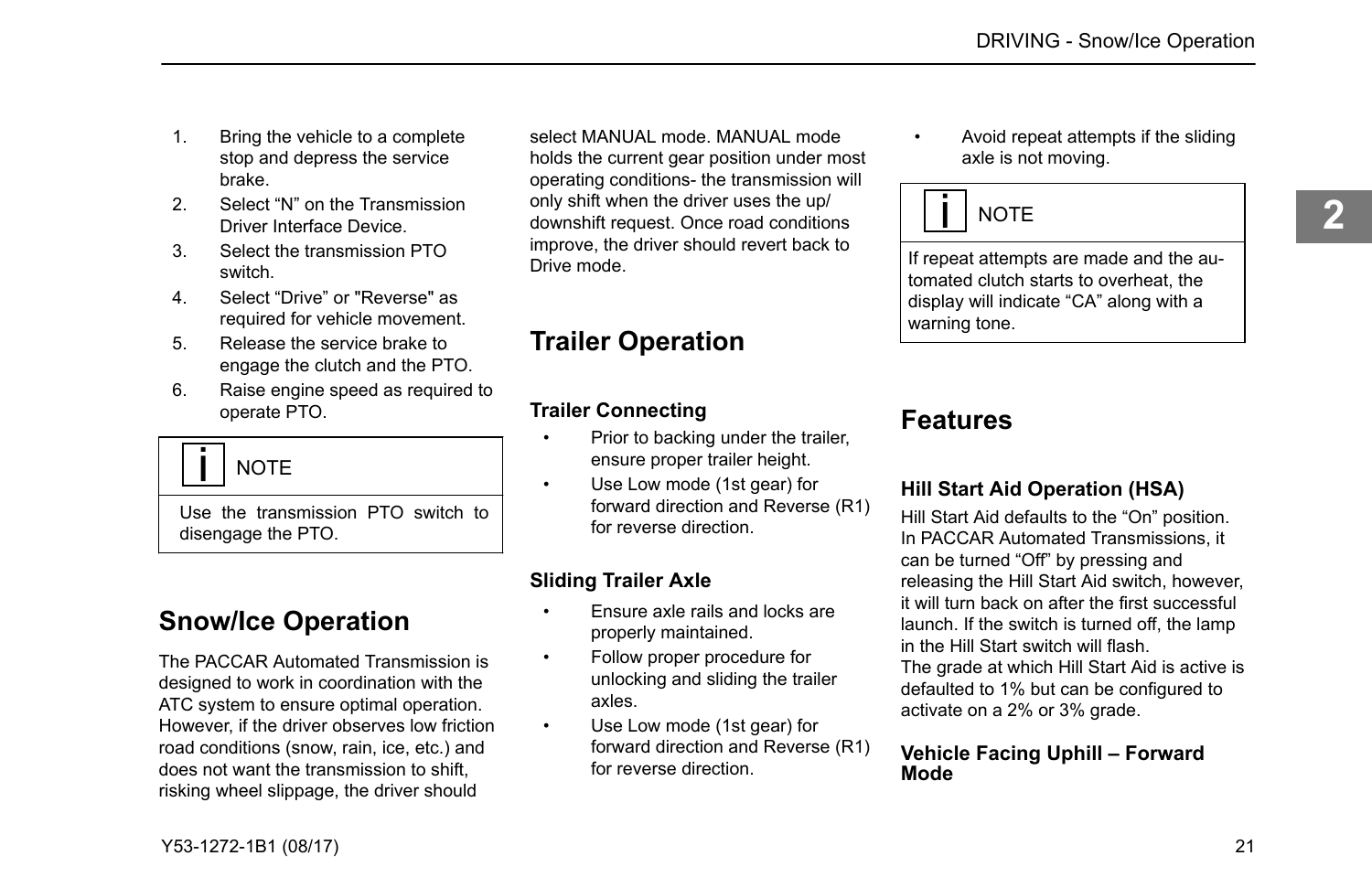- 1. Vehicle must be on incline greater than 1% and in a forward mode.
- 2. Bring vehicle to a stop and depress the service brakes then release the service brakes to launch the vehicle.

**WARNING**

Apply the vehicle service brakes or launch the vehicle using the accelerator pedal after Hill Start Aid releases. Failure to do so could result in unintended vehicle movement resulting in death, serious injury or damage to property.

#### **Vehicle Facing Downhill - Reverse Mode**

- 1. Vehicle must be on a decline greater than 1% and in Reverse mode.
- 2. Bring vehicle to a stop and depress the service brakes then release the service brakes to launch the vehicle.



Apply the vehicle service brakes or launch the vehicle using the accelerator pedal after Hill Start Aid releases. Failure to do so could result in unintended vehicle movement resulting in death, serious injury or damage to property.

#### **Clutch Abuse Protection**

**CAUTION**

The PACCAR Automated Transmission clutch can overheat and slip with improper use.

- DO select the lowest possible start gear for the application. If moving slowly is required, select 1st or R1.
- DO use the Service Brakes and let Hill Start Aid assist you when launching on an incline.
- Do NOT use the accelerator pedal to hold the vehicle on an incline. (Use Service Brakes).
- Do NOT use the accelerator pedal to stop roll back on an incline after

Hill Start Aid disengages. (Use Service Brakes and then relaunch).

- If the PACCAR Automated Transmission clutch does start to overheat, the display will show "CA" along with a warning tone. If "CA" is active in the gear display, immediately discontinue the operation that is being performed which is causing the clutch to overheat.
	- If the driver continues abusive operation, the system will either open the clutch if the accelerator pedal is not applied or close the clutch if the accelerator pedal is applied.
	- If the abuse continues, the system will open the clutch and take away accelerator pedal control for a short period of time to allow the clutch to cool down. Urge to Move may be inoperable when the clutch is overheated.

#### **Engine Overspeed Protection**

The transmission system will upshift if necessary to prevent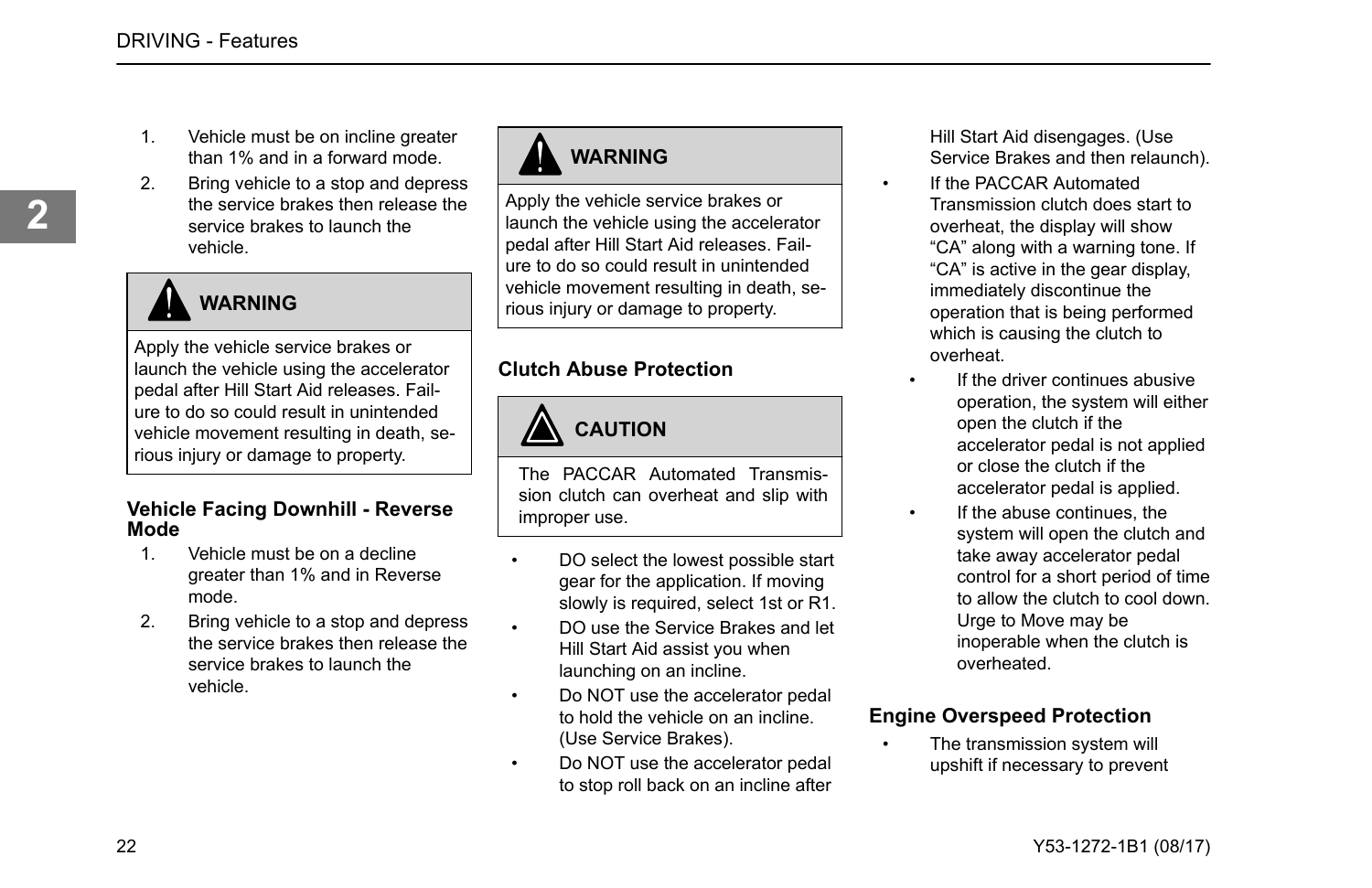engine overspeed in Drive, MANUAL and LOW modes.

#### **Shuttle Shifting**

Shuttle shifting from Reverse to any forward mode is only allowed if the vehicle speed is approximately zero.

#### **Intelligent Start Gear Selection**

- Intelligent Start Gear Selection will automatically select the start gear depending on inputs such as load, grade and axle/transmission ratio.
- The start gear selection can be changed using the up/downshift request, however, if the selection requested could cause damage or engine lugging the request will be denied and an audible tone will sound.

#### **Skip Shifting**

• The Automated Transmission will shift multiple gears at one time (skip shift) with moderate to high accelerator pedal input while in Drive mode, up to 8th gear.

#### **Auto Neutral**

- The transmission system will automatically shift to neutral if the vehicle is left in Drive and the parking brakes are set.
- "AN" will appear in the gear display. The driver must then select the desired forward or reverse mode with the service brake applied.

#### **Load Based Shifting**

- The transmission system will adapt to the conditions of the vehicle to change the shift points based on the followings inputs:
	- Vehicle grade
	- Engine RPM
	- Accelerator pedal position
	- Vehicle load
- After changing loads or powering up the transmission system needs to relearn these inputs for the first few shifts to make the proper adjustments.

#### **Coast Mode**

• When coasting to a stop, in Drive mode, on level terrain the

transmission system may not downshift into lower gears. This allows the transmission to coast to a stop.

#### **Cruise Control**

This transmission system is compatible with cruise control.

#### **Neutral Coast Mode**

Neutral Coast Mode allows the transmission to disengage the driveline by pulling out of gear on slight downhill grades, where little to no engine power is required, when the vehicle is in cruise control and the transmission is in Drive mode.

- When Neutral Coast Mode is active, the engine will drop to idle speed and the transmission will disengage.
- The gear display may flash a gear number or indicate Neutral when Neutral Coast Mode is active, depending upon specific OEM implementation.
- If a flashing number is indicated in the gear display, this represents the gear that the transmission will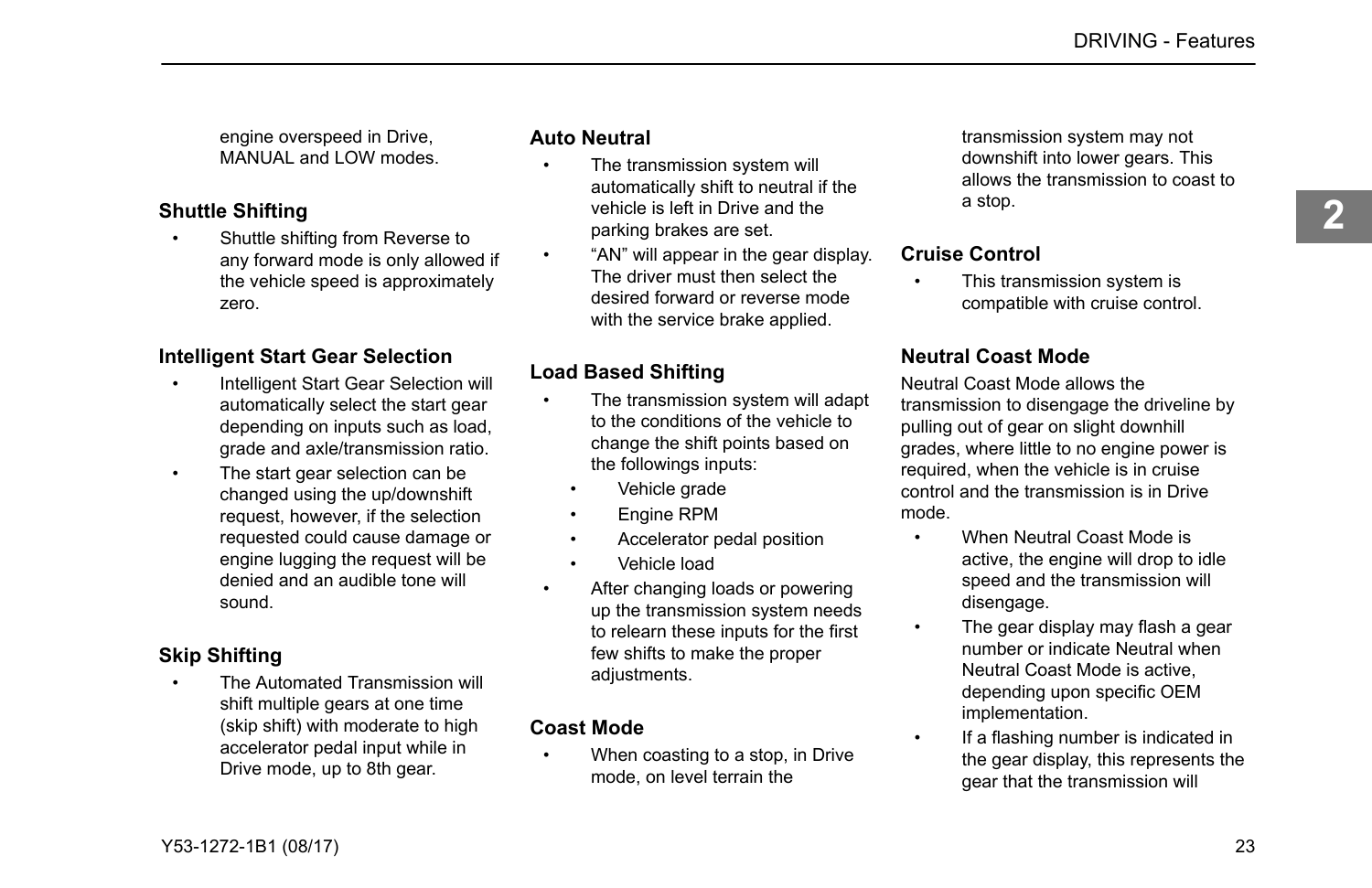select when it is necessary to engage a gear.

- The transmission will exit Neutral Coast Mode and reengage an appropriate gear under any of the following conditions:
	- Vehicle brakes are applied
	- Driver depresses accelerator pedal
	- Cruise control is canceled
	- A mode other than Drive is selected
	- Driver performs up/downshift requests
	- Cruise high or low set speeds are exceeded
	- Maximum vehicle grade is exceeded
	- Request by an adaptive cruise system
- Various brand names may be used for Neutral Coast systems.

#### **Urge to Move**

Urge to Move allows the vehicle to automatically start moving when the transmission is in gear and the driver releases the service brake. After the vehicle has launched the vehicle will creep at a constant speed at engine idle without the need to apply the accelerator pedal. The configuration is useful for stop and go applications allowing the vehicle to launch and creep without applying the accelerator.

#### **Creep Mode**

Creep allows the vehicle to be driven at a constant speed at engine idle without the need to apply the accelerator pedal. The configuration is useful for slow speed applications where steady vehicle speed is required. Upshifts and downshifts can be requested to increase or decrease vehicle speed.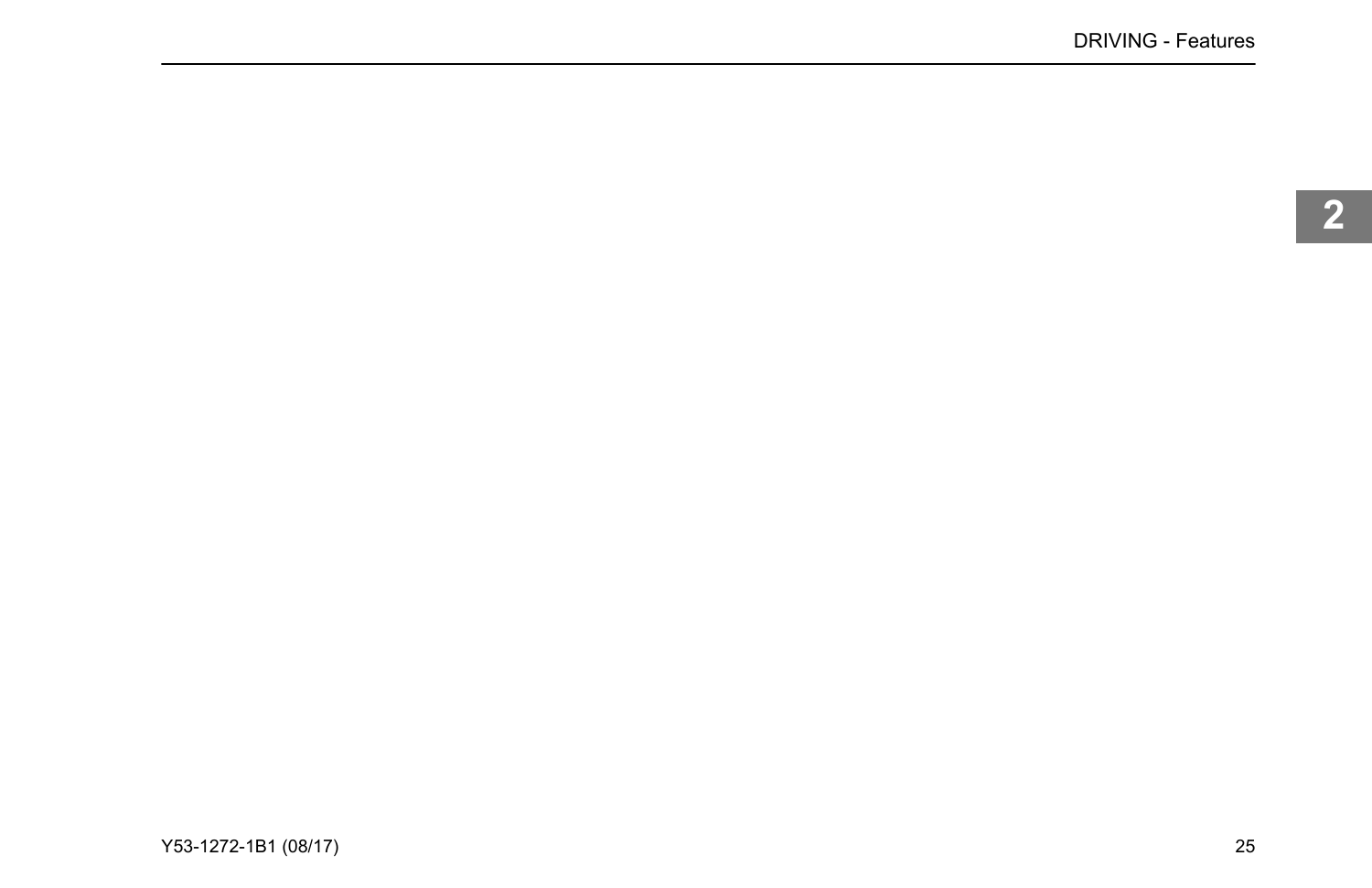# **Chapter 3 | MAINTENANCE**

In this Chapter: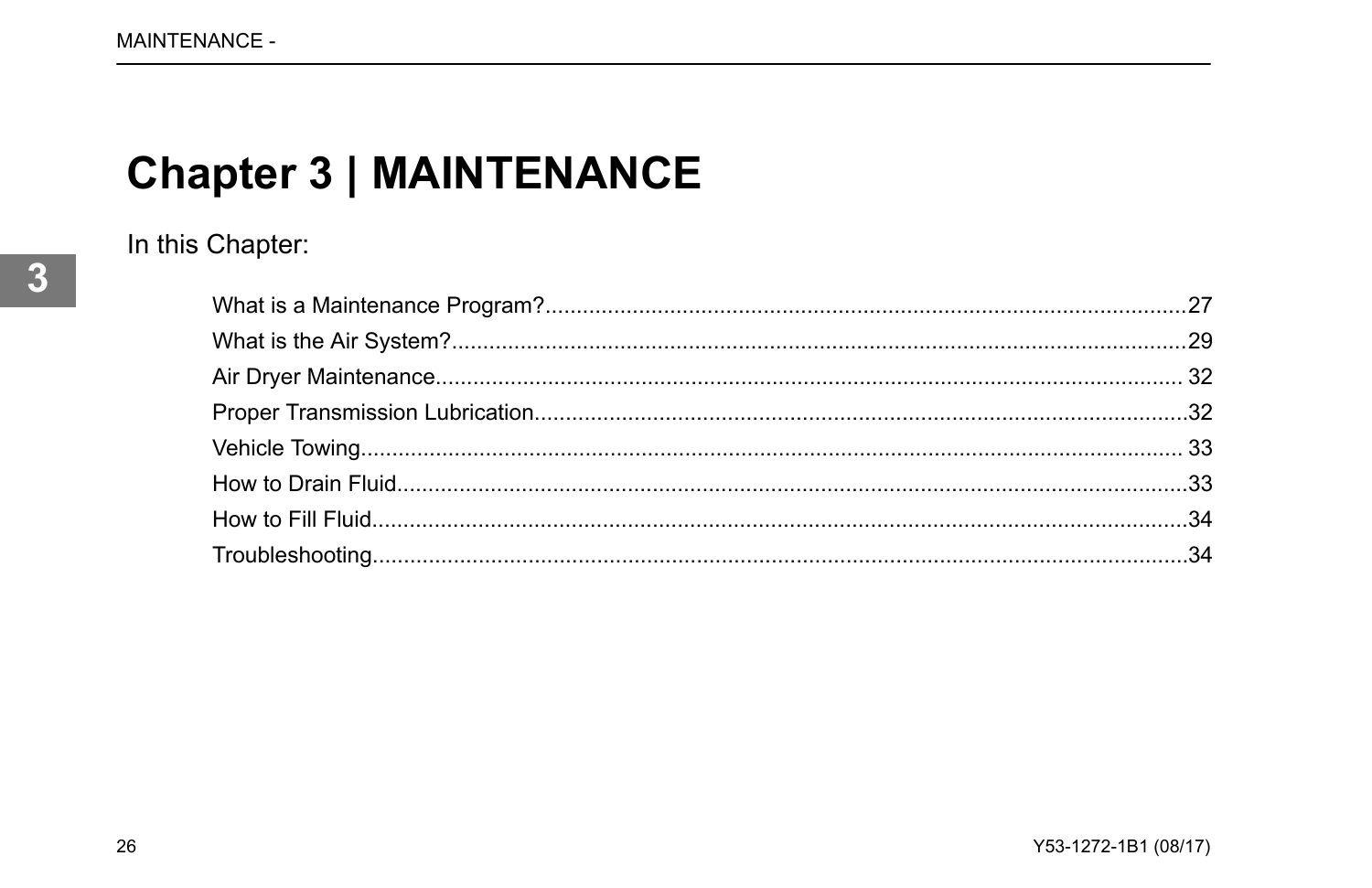# **What is a Maintenance Program?**

Preventive maintenance program begins with the daily checks. Routine vehicle checks can help avoid many large, expensive, and time consuming repairs. The vehicle will operate better, be safer, and last longer. Neglect of recommended maintenance can void your vehicle's warranty. Some maintenance operations demand skills and equipment you may not have. For such situations, please take your vehicle to an authorized Service Center.

# **WARNING**

Always support the vehicle with appropriate safety stands if it is necessary to work underneath the vehicle. A jack is not adequate for this purpose. Failure to comply may result in death, personal injury, equipment or property damage.

# **WARNING**

When working underneath the vehicle without appropriate safety stands but with the wheels on the ground (not supported), make sure that (1) the vehicle is on hard level ground, (2) the parking brake is applied, (3) all wheels are blocked (front and rear) and (4) remove the ignition key so that the engine cannot be started. Failure to comply may result in death, personal injury, equipment or property damage.

The following pages contain a table of maintenance tasks with the related intervals for each task on the right side of the table. The top of the table displays a guide to a maintenance interval and its schedule. Some tasks are dependent on the vehicle application. These tasks will be shown as separate tasks and will have the

words "ON HIGHWAY", "CITY DELIVERY" or "OFF-HIGHWAY" after the description. These tasks are differentiated because they are dependent on the vehicle's operating environment. On highway is defined for applications where the vehicle is NOT used off of a paved road during normal operation. City Delivery is defined for applications where frequent start and stopping is required during normal operation and the highway is used infrequently and for short periods of time. Off highway is defined for applications where the vehicle may be driven off the pavement on a regular basis, even if it is an infrequent basis and/or for a brief time period. Please contact an authorized service dealership if there are questions regarding which interval to follow. Consult the supplier for specific recommendations where discrepancies develop between these recommendations in this table and component supplier recommendations.

#### **PACCAR Transmission Maintenance Schedule**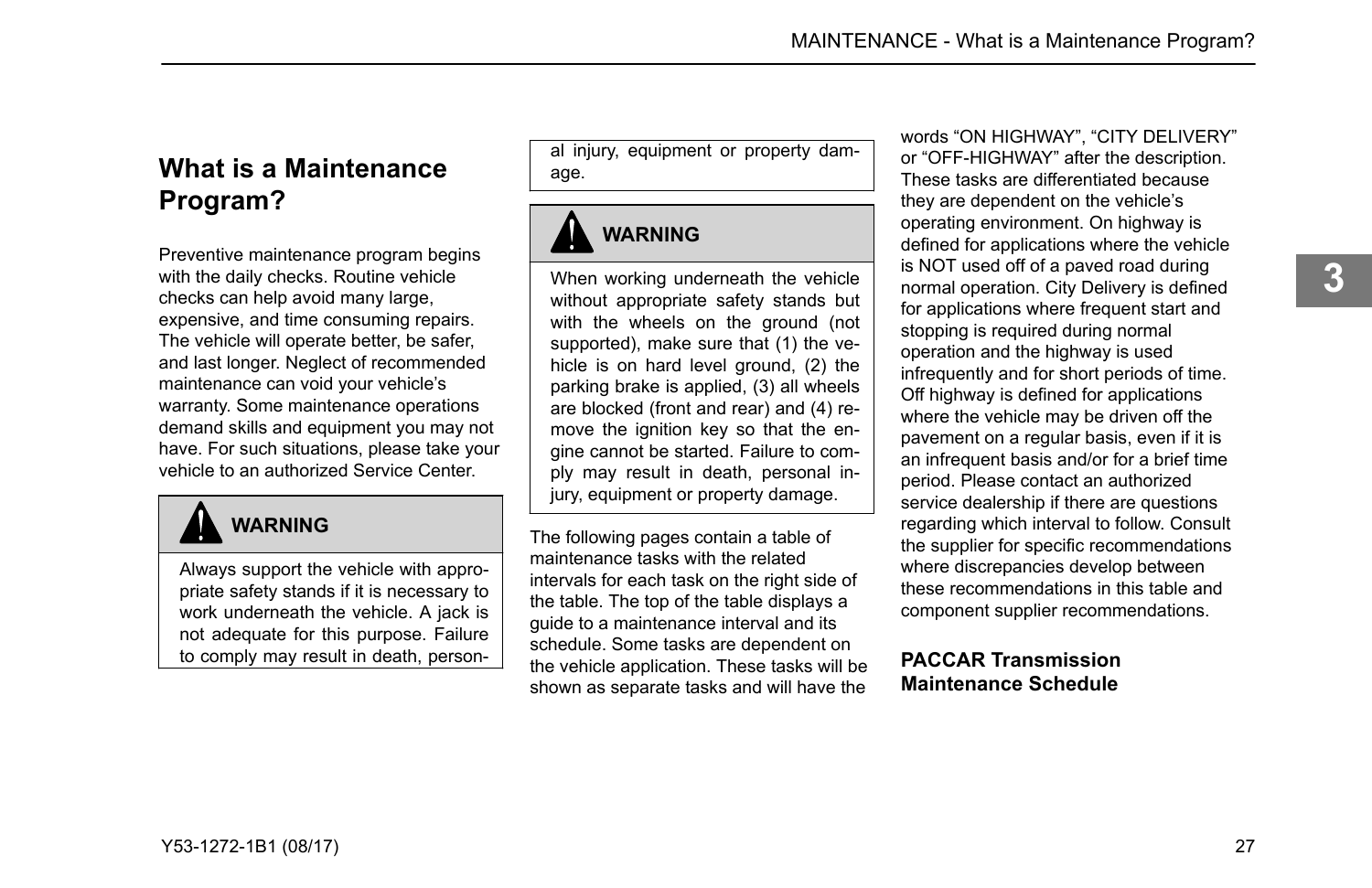| At first 15,000 mi/<br>24,000 km or at first<br>РM | 15,000 mi/24,000<br>km/Monthly | 30,000 mi/48,000<br>km | 60,000 mi/96,000<br>km/ 6 Months | km/ Annually | 120,000 mi/ 192,000   240,000 mi/ 384,000  <br><sub>km</sub> |
|----------------------------------------------------|--------------------------------|------------------------|----------------------------------|--------------|--------------------------------------------------------------|

| <b>System</b> | <b>Component</b>                                  | <b>Task</b>                                           | A                              | в         | С | D | Е |
|---------------|---------------------------------------------------|-------------------------------------------------------|--------------------------------|-----------|---|---|---|
| Air           | Air Compressor Governor                           | Replace air strainer.                                 |                                | $\bullet$ |   |   |   |
|               | Air Lines                                         | Check condition and routing to prevent<br>chafing.    |                                |           |   |   |   |
|               | System                                            | Lubricate; see What is the Air System?<br>on page 29. |                                |           |   |   |   |
|               | Inline Filters                                    | Replace elements or clean with solvent.               |                                |           |   |   |   |
|               | Air Dryer                                         | Perform the checks listed.                            |                                |           |   |   |   |
|               | Air Dryer (Oil-Coalescing Desiccant<br>Cartridge) | Replace Cartridge                                     | Annually regardless of mileage |           |   |   |   |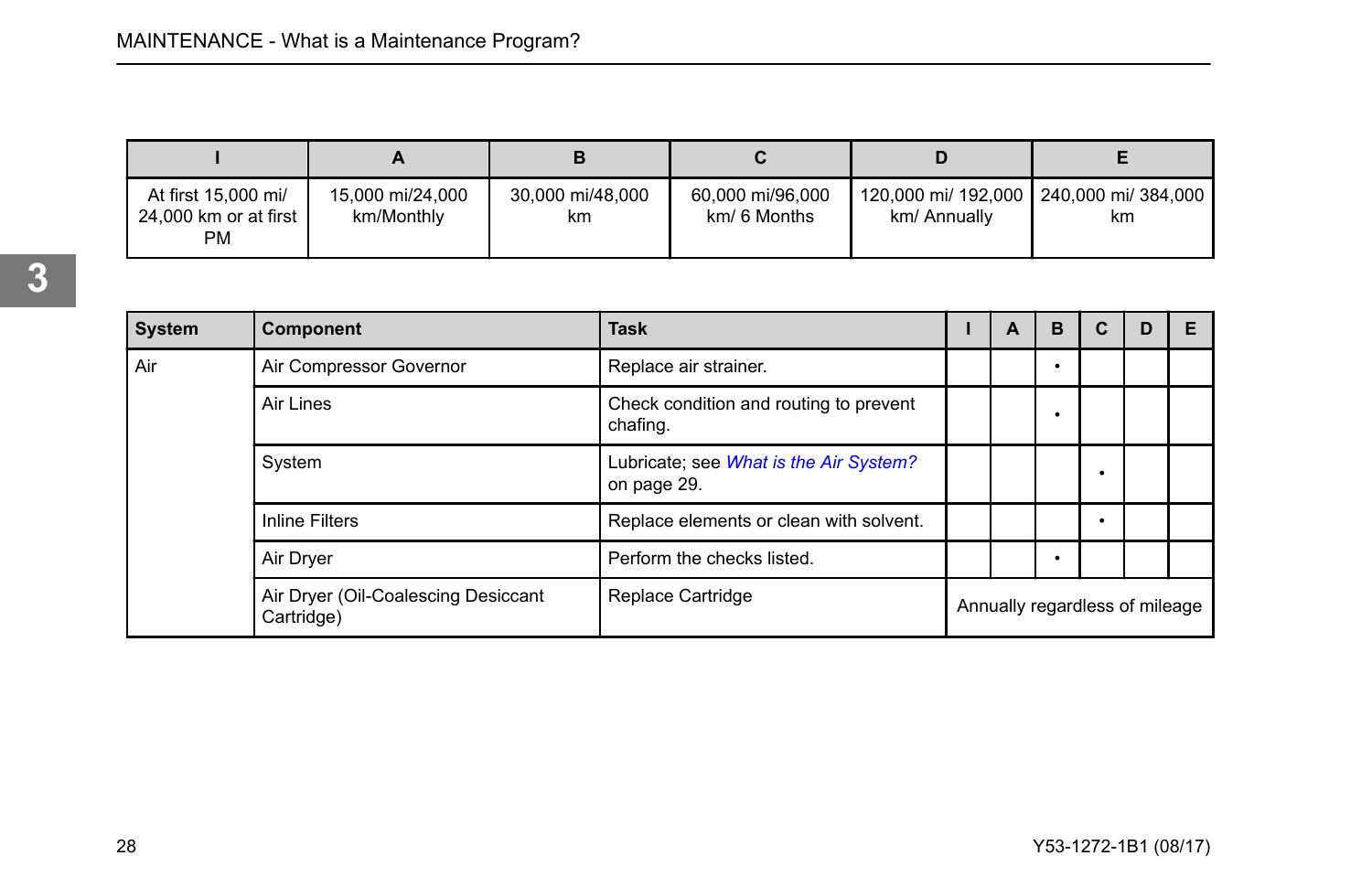| System                | <b>Component</b>                                            | Task                                                                                                            |                           | А | в |  | D | Е |
|-----------------------|-------------------------------------------------------------|-----------------------------------------------------------------------------------------------------------------|---------------------------|---|---|--|---|---|
| Main and<br>Auxiliary | Main and Auxiliary Transmission and<br><b>Transfer Case</b> | Inspect for visible damage, signs of<br>overheating, and leaks.                                                 |                           |   |   |  |   |   |
| Transmission          |                                                             | Check the drain plugs for tightness.                                                                            |                           |   | ٠ |  |   |   |
|                       | Mounting Brackets and Fasteners                             | Check the condition of the fasteners and<br>their torque. Tighten to the specified<br>torque value as required. |                           |   |   |  |   |   |
|                       | Oil Cooler                                                  | Clean the fins (air-to-oil type) and body.<br>Check the hose condition and for leaks:<br>replace as required.   |                           |   |   |  |   |   |
|                       | Main and Auxiliary Transmission                             | Check the oil level: refill as required.                                                                        |                           |   |   |  |   |   |
|                       | Main and Auxiliary Transmission (ON<br>HIGHWAY)             | Drain lubricant while warm. Flush each<br>unit with clean flushing oil.                                         | 500,000 miles/ 800,000 km |   |   |  |   |   |
|                       | Main and Auxiliary Transmission (OFF<br>HIGHWAY)            | Drain lubricant while warm. Flush each<br>unit with clean flushing oil.                                         |                           |   |   |  |   |   |

#### **Related concepts Related reference**

The operation of the vehicle's braking system and many vehicle accessories depends upon the storage and application of a high-pressure air supply.

### **What is the Air System?**

Important safety information about your vehicle's air system.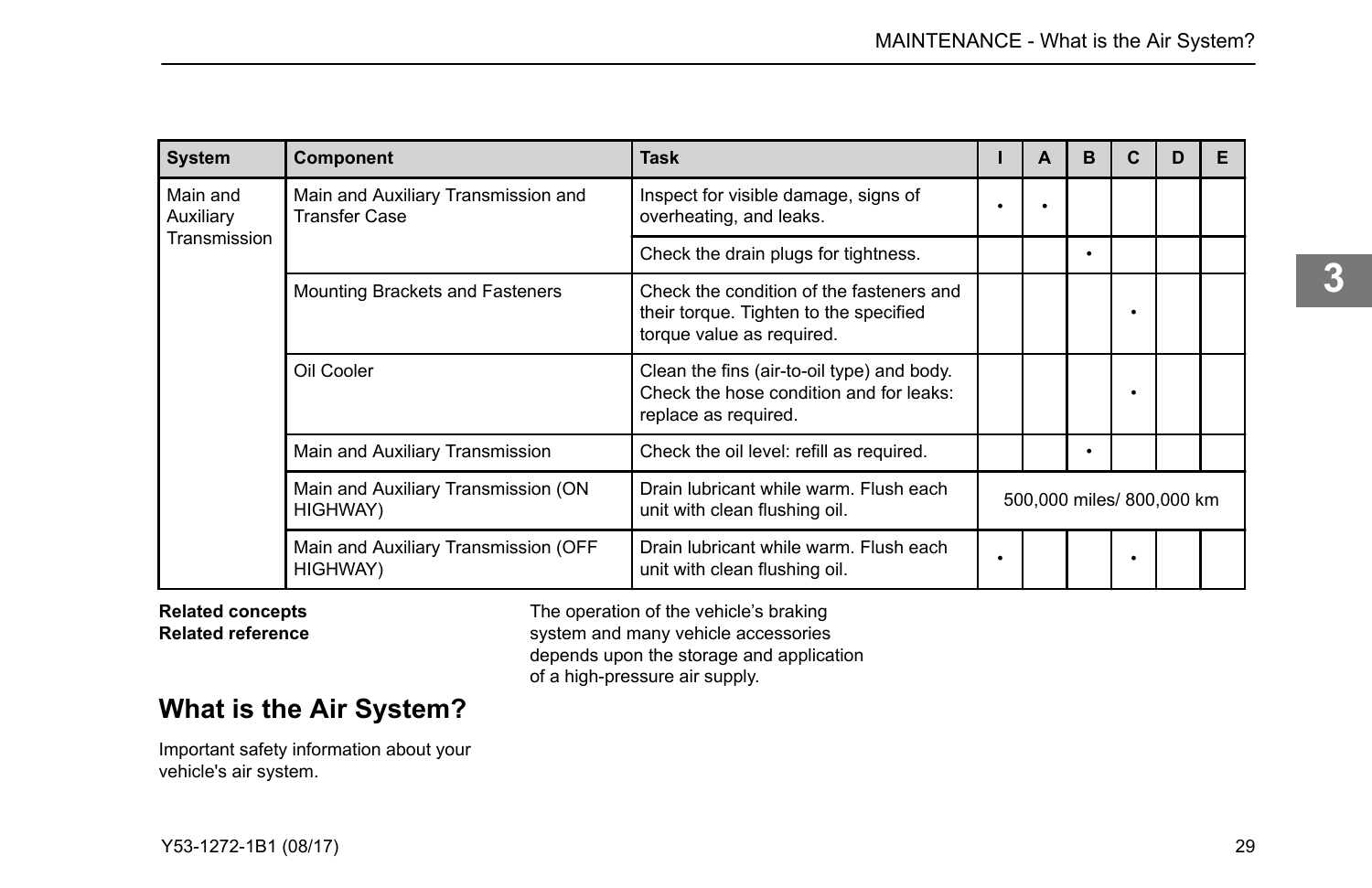# **WARNING**

Do not attempt to modify, alter, repair or disconnect any component of the air system. Repairs or modifications to the air system, other than what is described in this section, should only be performed by an authorized dealer. Failure to comply may result in death or personal injury.



Prior to the removal of any air system component, always block and hold the vehicle by a secure means other than the vehicle's own brakes. Depleting air system pressure may cause the vehicle to roll unexpectedly resulting in an accident causing death or personal injuries. Keep hands away from chamber push rods and slack adjusters, they may apply as system pressure drops.

### **WARNING**

After completing any repairs to the air system, always test for air leaks, and check the brakes for safe operation before putting the vehicle in service. Failure to comply may result in death, personal injury, equipment or property damage.

# **WARNING**

Never connect or disconnect a hose or line containing air pressure. It may whip as air escapes. Never remove a component or pipe plug unless you are certain all system pressure has been depleted. Failure to comply may result in death, personal injury, equipment or property damage.

### **WARNING**

Never exceed recommended air pressure and always wear safety glasses when working with air pressure. Never look into air jets or direct them at anyone. Failure to comply may result in death, personal injury, equipment or property damage.



Never attempt to disassemble a component until you have read and understood recommended procedures. Some components contain powerful springs and injury can result if not properly disassembled. Use only proper tools and observe all precautions pertaining to use of those tools. Failure to comply may result in death, personal injury, equipment or property damage.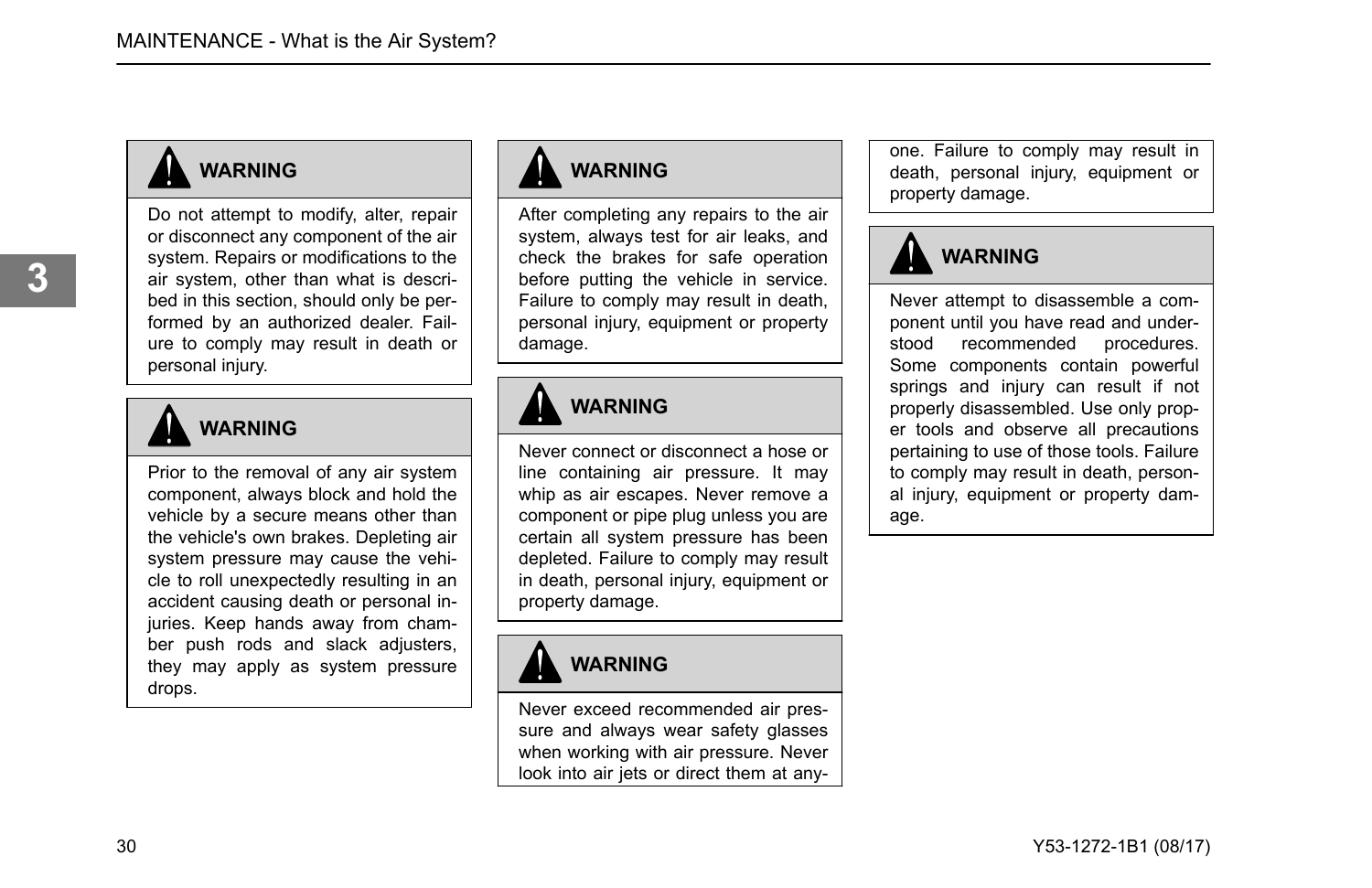# **WARNING**

Completely bypassing a Bendix® ADIS air dryer will bypass the system's pressure protection valves. This could lead to loss of air pressure or damage to the vehicle's air system, which could cause an accident involving death or personal injury. Always adhere to the manufacturer's procedure if it is necessary in an emergency to temporarily bypass an ADIS series air dryer. Failure to comply may result in death, personal injury, equipment or property damage.

# **WARNING**

If a different air dryer brand or model is installed on the vehicle other than what was originally installed, it could cause the air system to not perform correctly unless the full air system design is reviewed and modifications made to comply with Federal Motor Vehicle Safety Standards (FMVSS) 121 AirBrake Systems. Failure to abide by this warning and maintain compliance to FMVSS 121 could cause loss of vehicle control and may lead to death or serious personal injury.

# **WARNING**

If the supply and service air tanks are not drained at the recommended frequency, water could enter the air lines and valves. This could cause corrosion or blockage, which could compromise the brake system safety and potentially cause an accident. Failure to comply may result in death, personal injury, equipment or property damage.

Your vehicle's compressor takes outside air and compresses it, usually to 100-120 psi (689-827 kPa). The compressed air then goes to the reservoirs to be stored until needed. When you operate your air brakes, the stored compressed air flows into the chambers where it is used to apply your truck and trailer brakes. That is why, when you push down on your brake pedal, you don't feel the same amount of pressure on the pedal that you do when you apply the brakes on your car. All you are doing on your truck is opening an air

valve to allow air to flow into the brake chambers. Contamination of the air supply system is the major cause of problems in air-operated components such as brake valves, and suspension height control valves. To keep contaminants to the lowest possible level, follow these maintenance procedures.

#### **Daily Checks**

- Drain moisture from the supply and service air tanks.
- Operate air devices to circulate lubricants within the unit.

#### **Periodically**

• Clean filter screens ahead of the valves by removing the screens and soaking them in solvent. Blow them dry with pressurized air before reinstalling them.

#### **Twice a Year**

- Maintain the air compressor to prevent excessive oil by-pass. See your maintenance manual for details.
- Replace worn seals in valves and air motors as they are needed.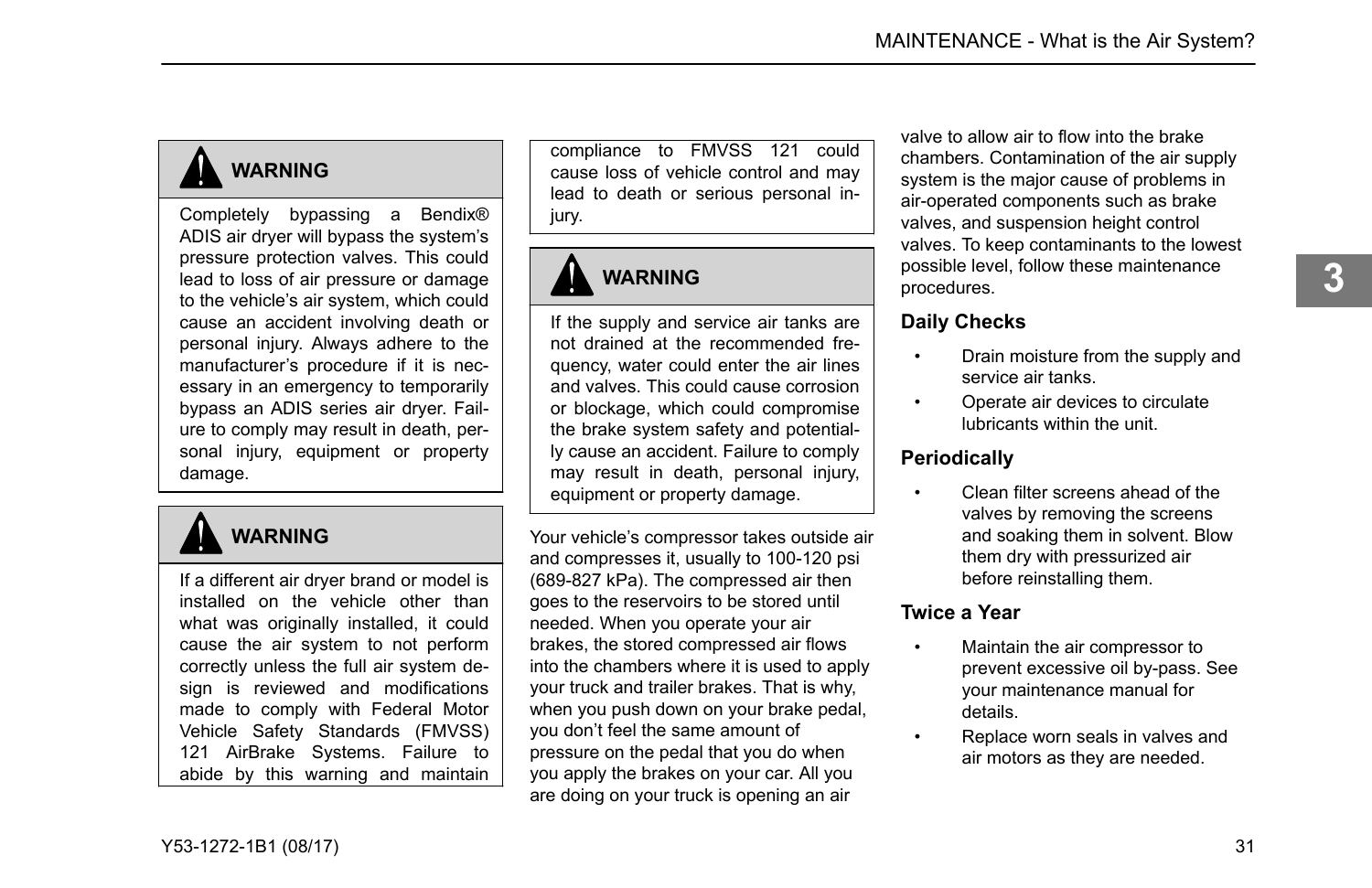### **Air Dryer Maintenance**

Vehicles equiped with a PACCAR Transmission will have an air dryer fitted with an oil-coalescing desiccant cartride. This air dryer cartridge must be replaced every 1 year regardless of mileage.

**CAUTION**

Replace oil-coalescing desiccant air dryer cartridge every 1 year regardless of mileage. Only use oil-coalescing desiccant replacement cartridge when replacing. Failure to perform this maintenance task will void the PACCAR Transmission warranty and may result in expensive transmission damage.

# **Proper Transmission Lubrication**

Proper lubrication procedures are key to a good all-around maintenance program. If the lubricant is not doing its job or if the lubricant level is ignored, all other

maintenance procedures are not going to keep the transmission running or assure long transmission life.

Transmission internal parts are amply lubricated if these procedures are closely followed:

- 1. Maintain lubricant level and inspect regularly.
- 2. Follow maintenance intervals, see *Transmission Lubrication Change Intervals* on page 33.
- 3. Use the correct grade and type of lubricant, see *PACCAR Transmission Lube Specification* on page 37.
- 4. Buy lubricant from an approved dealer.

#### **Mixing of Oil Types**



**CAUTION**

Do not mix engine and gear oil in the same transmission. Mixing engine and gear oils could cause damage to the transmission.

Engine oils and gear oils may not be compatible; mixing can cause breakdown of the lubricant and affect component performance. When switching between types of lubricants, all areas of each affected component must be thoroughly flushed.



For a list of Approved Synthetic Lubricants, see vehicle operator manual.



Additives and friction modifiers must not be introduced.

#### **Proper Transmission Lubrication Level**

Make sure the transmission lubricant is level with the bottom of the fill opening. Being able to reach the lubricant with your finger does not mean the lubricant is at the proper level.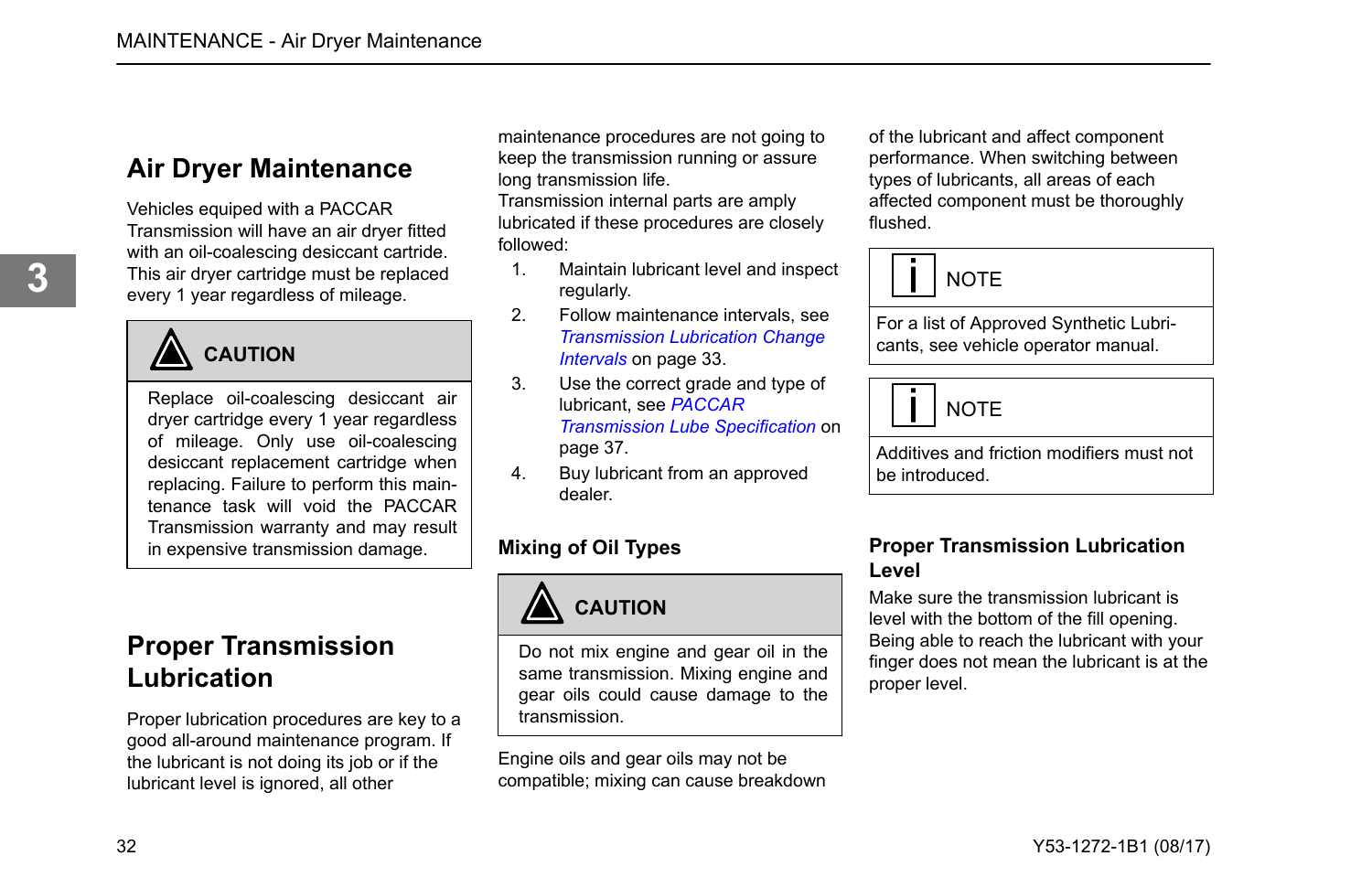# **NOTE**

Before checking the oil level, the engine must be idling and the transmission in neutral for at least 2 minutes. Lubricant temperature must be between 60 °F and 120 °F (15.5 °C and 48.8 °C).





If the transmission operating angle is more than 12° (or roughly a 21% grade), improper lubrication will occur. The

operating angle is the transmission mounting angle in the chassis plus the percent of upgrade (expressed in degrees).

#### **Transmission Lubrication Change Intervals**

Lubricant changes should be based on a combination of the intervals shown in vehicle operator manual Lubrication Specification Manual, and user judgment based on the application and operating environment. Extending drain intervals beyond those shown in the tables is not recommended and will put warranties at risk.

Inspect the transmission exterior for leaks. Look around the oil filter and exterior seals for damage and replace as necessary.

#### **On-Highway**

4013050a

Check fluid levels and inspect for leaks at regular PM maintenance intervals, not to exceed 12,000miles. Drain and replace lubricant every 500,000 miles / 800,000 km.

#### **Off-Highway**

Check fluid levels and inspect for leaks every week. Drain and replace lubricant interval should not exceed 60,000 mi / 96,000 km / 6 Months.

# **Vehicle Towing**

When towing the vehicle, the output shaft of the transmission must not be allowed to spin or turn. If the vehicle is towed with the drive wheels still in contact with the road surface, the vehicle axle shafts or driveline must be removed or disconnected.



Always follow proper manufacturer towing procedures. Failure to follow proper towing procedures could result in damage to the transmission.

# **How to Drain Fluid**

1. Use a drain pan under the transmission drain plug to collect oil from the bottom of the transmission.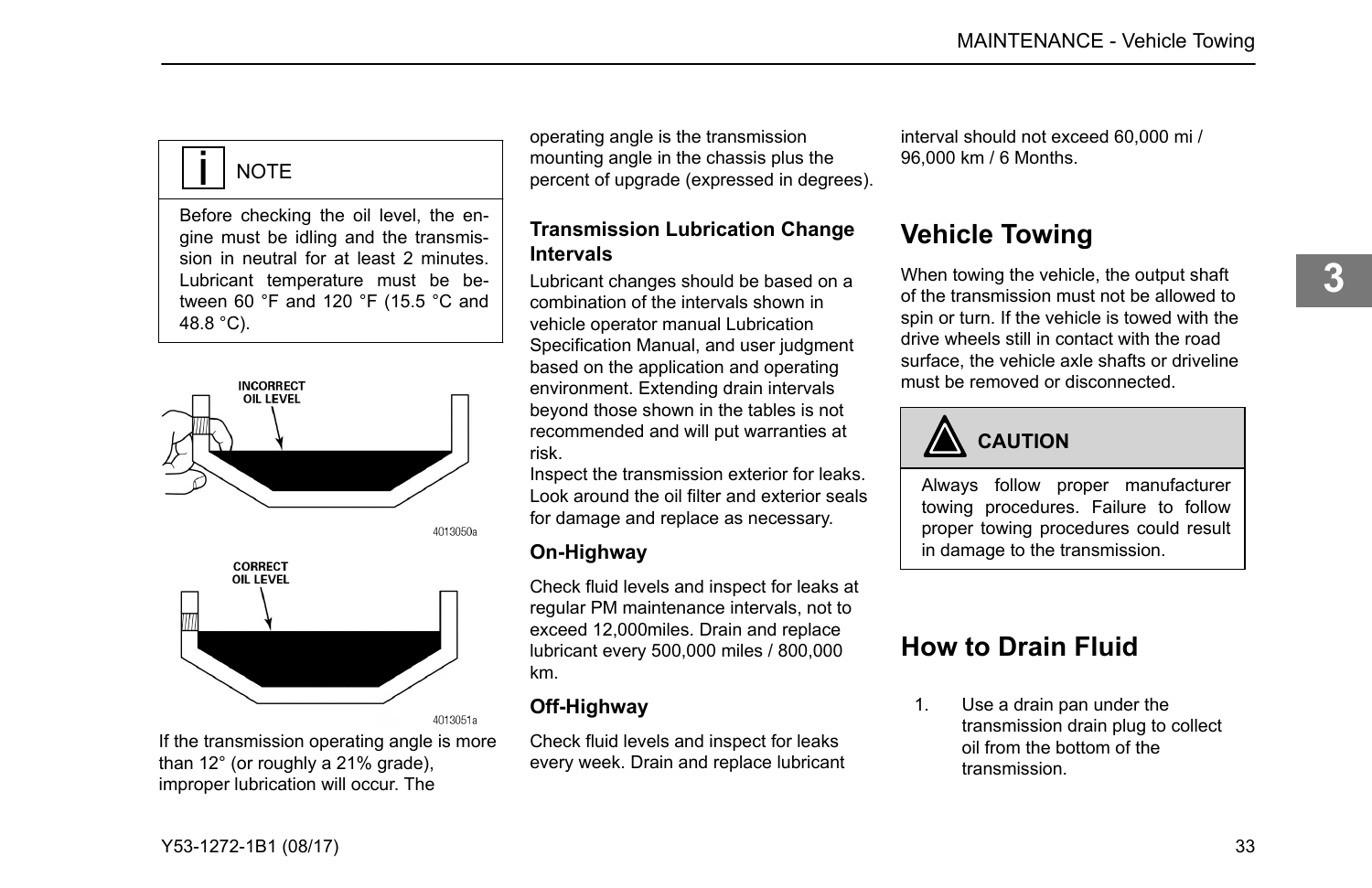- 2. Make sure the oil temperature is cool.
- 3. Clean around drain plug and remove plug.
- 4. Allow transmission oil to drain out.
- 5. Clean drain plug and torque as required.

#### **How to Fill Fluid**

- 1. Remove transmission oil fill plug.
- 2. Make sure drain plug is properly installed.
- 3. Fill with approved oil until the oil starts flowing out the fill hole.
- 4. Clean, install, and properly and torque fill plug.

# **Troubleshooting**

#### **Diagnostics**

In the event there is a problem with an Automated Transmission, there are three primary tasks the driver should perform:

- 1. Note the driving condition under which the problem occurred.
- 2. Note the condition of the transmission under which the problem occurred (i.e. operation mode (Drive, MANUAL, LOW), current gear, engine speed, etc.).
- 3. Reset system.

#### **Transmission Reset Procedure**

In some cases, proper transmission operation can be restored by "resetting" the Transmission Control Module (TCM). Use the following procedure to reset the TCM.

1. Continue to drive the vehicle to a safe location before selecting "N" **NEUTRAL** 

# **NOTE**

Once "N" NEUTRAL is selected, a gear engagement may not be allowed depending on the nature of the problem.

- 2. Place the Transmission Driver Interface Device in Neutral "N".
- 3. Set the vehicle parking brake.

# **WARNING**

Apply parking brake and follow vehicle manufacturer parking instructions. Failure to follow these instructions could cause unintended vehicle movement resulting in death, serious injury or damage to property.

- 4. Turn the vehicle ignition to the "off" position.
- 5. Wait at least 2 minutes.
- 6. Restart the engine.
- 7. If the problem continues, contact a service facility to have the vehicle and transmission system evaluated.

#### **Transmission Air Supply**

For optimal performance, the PACCAR Automated Transmission requires a nominal air supply operating range between 90 psi (5.9 bar) and 130 psi (9.0 bar).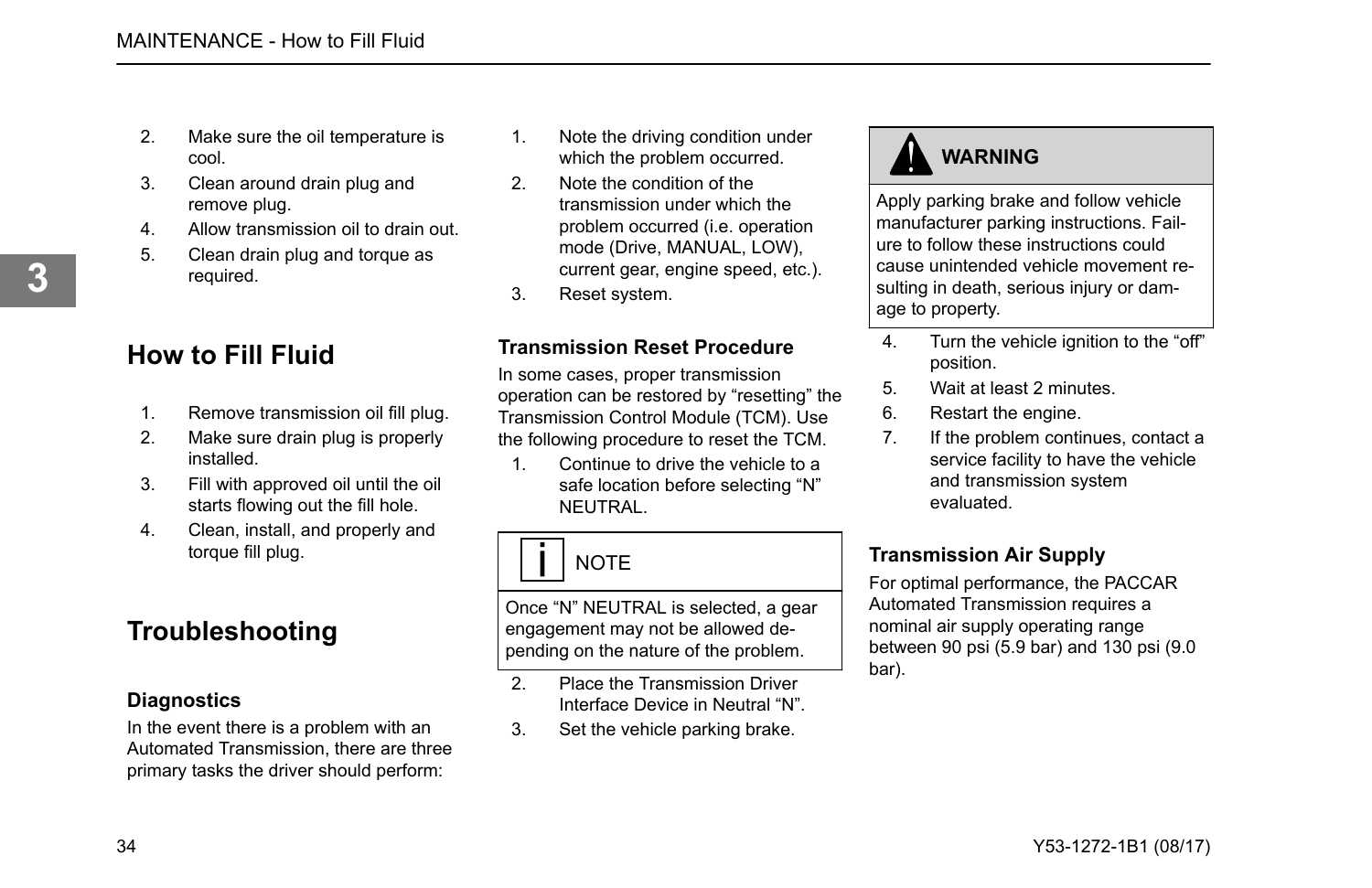# **WARNING**

Maintain specified transmission air system pressure range between 90 psi (5.9 bar) and 130 psi (9.0 bar). Failure to maintain proper air system pressure could result in degraded or complete loss of transmission engagement and shift capabilities resulting in death, serious injury or damage to property.

#### **Roadside Assistance**

What to do in an emergency and roadside assistance information.

Call toll-free to talk to someone at the PACCAR Customer Center:

- Kenworth customers call: **1-800- KW-Assist (1-800-592-7747)** | Peterbilt customers call: **1-800-4Peterbilt (800-473-8372)**
- Open 24-7-365 days a year.
- They can help you get roadside assistance.
- They have a custom mapping system which locates authorized PACCAR engine dealers and Independent Service Providers

(ISPs) near you and lists types of services offered, hours of operation and contact information.

- They can assist with jump and pull starts, tires, trailers, fines and permits, chains, towing, hazardous clean-up, out of fuel (roadside), mechanical repairs and preventive maintenance services.
- They have multilingual agents and access to a translation service to ensure quality assistance for customers in any language.
- They can't answer your warranty questions, but can get you in contact with an authorized dealer who can.
- The PACCAR Customer Center service is FREE.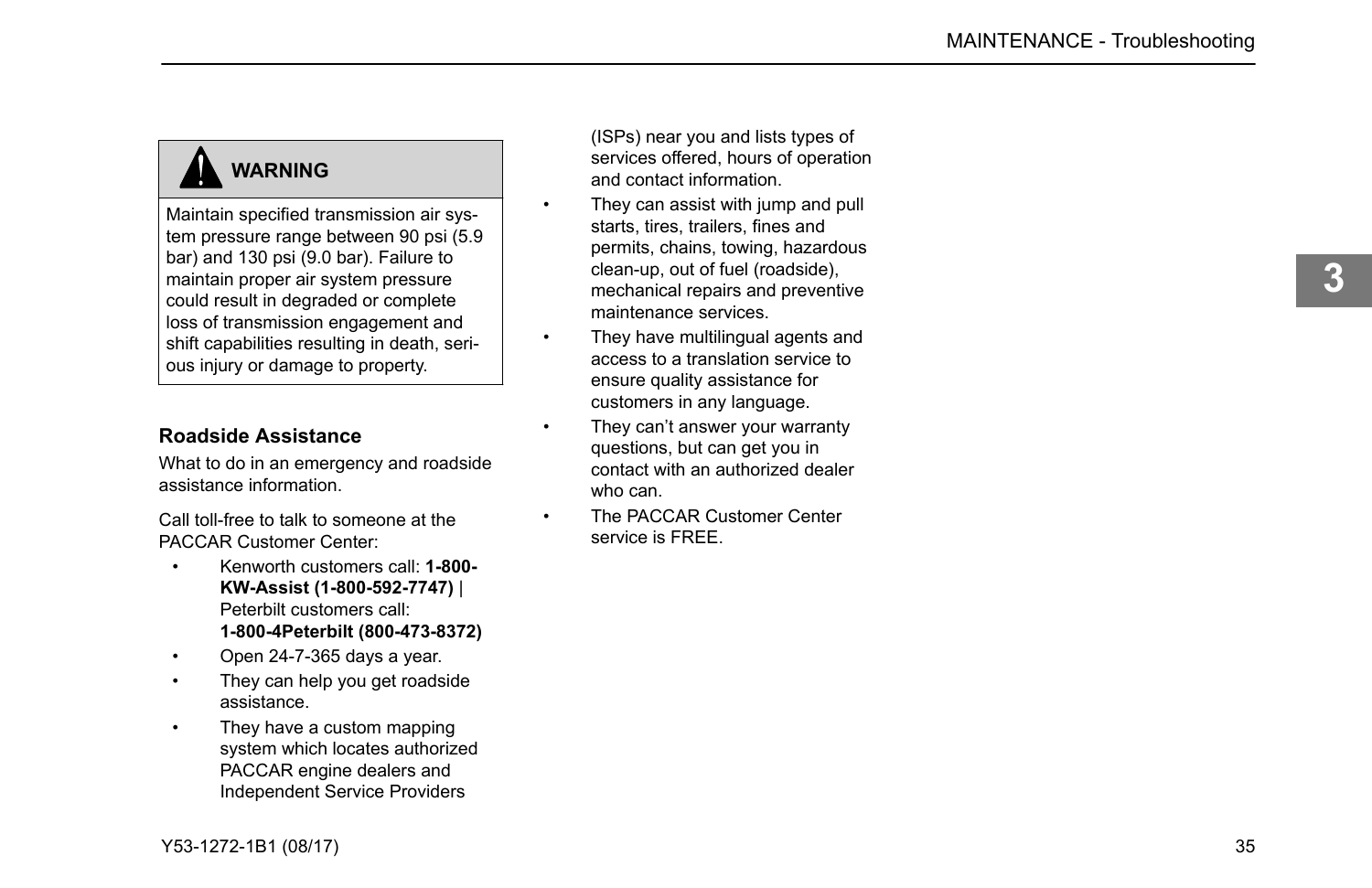# **Chapter 4 | INFORMATION**

In this Chapter: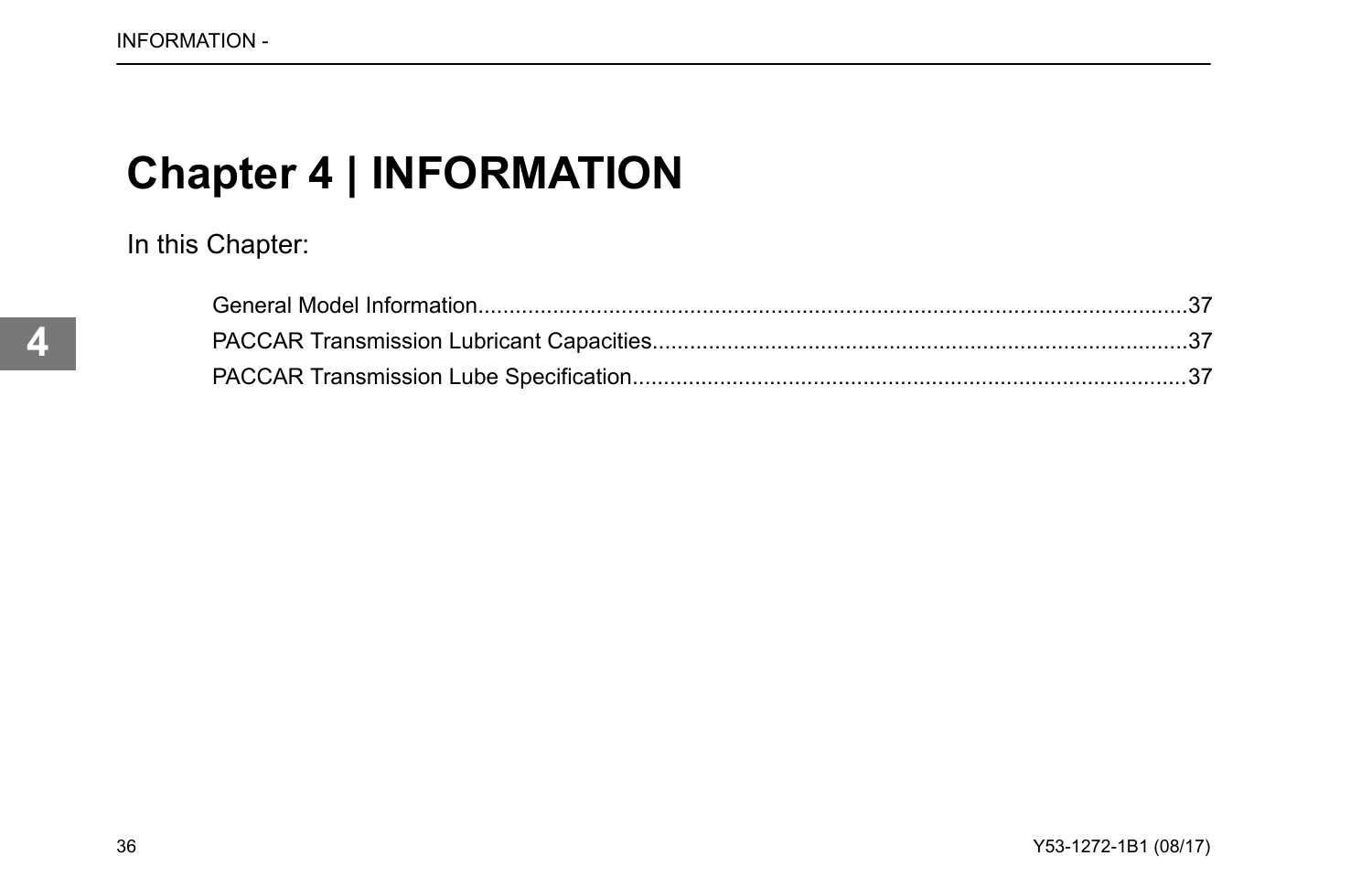# **General Model Information**

#### **Nomenclature**

Following is a nomenclature tree that describes the multiple configurations of the transmission model numbers:



- **1** PACCAR Transmission
- **2** Overdrive
- **3** Torque Capacity (ft-lb)  $\# \times 100 + 50$
- **4** Design Level
- **5** Forward Speeds
- **6** Ratio Set

#### **Transmission Identification Nomenclature**

The blank spaces provided below are for recording transmission identification data and part numbers of maintenance items.

All transmissions are identified by the model and serial number. This information is stamped on the transmission identification tag and affixed to the case.



#### **NOTE**

Do not remove or destroy the transmission identification tag.

The blank spaces provided below are for recording transmission identification data. Have these reference numbers handy when ordering replacement parts or requesting service information:

Transmissio n Model

Transmisiso n Serial Number

# **PACCAR Transmission Lubricant Capacities**

Transmissions equipped with Power Take Off (PTO) or oil coolers are great than the capacities listed here. These values are approximate. Always use the fill hole as a finale reference.

| Pints (US) | <b>Liters</b> |
|------------|---------------|
| 16         | $\cdot$       |

# **PACCAR Transmission Lube Specification**

PACCAR approves the PACCAR Genuine PS-386 (Eaton approved) synthetic transmission fluid to ensure the highest performing lubricants for maximum performance. All other approved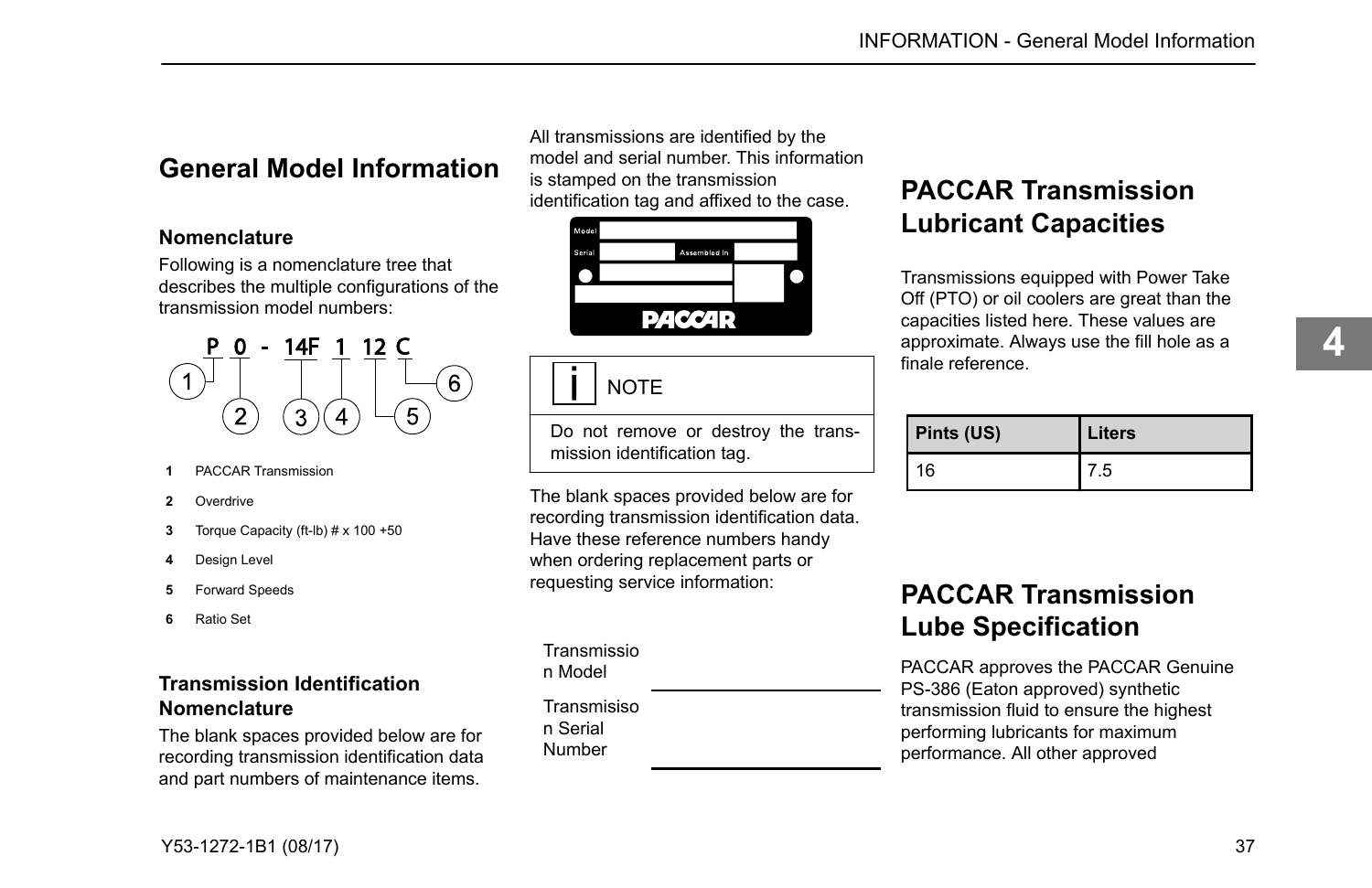rebranders for PS-386 are also acceptable.

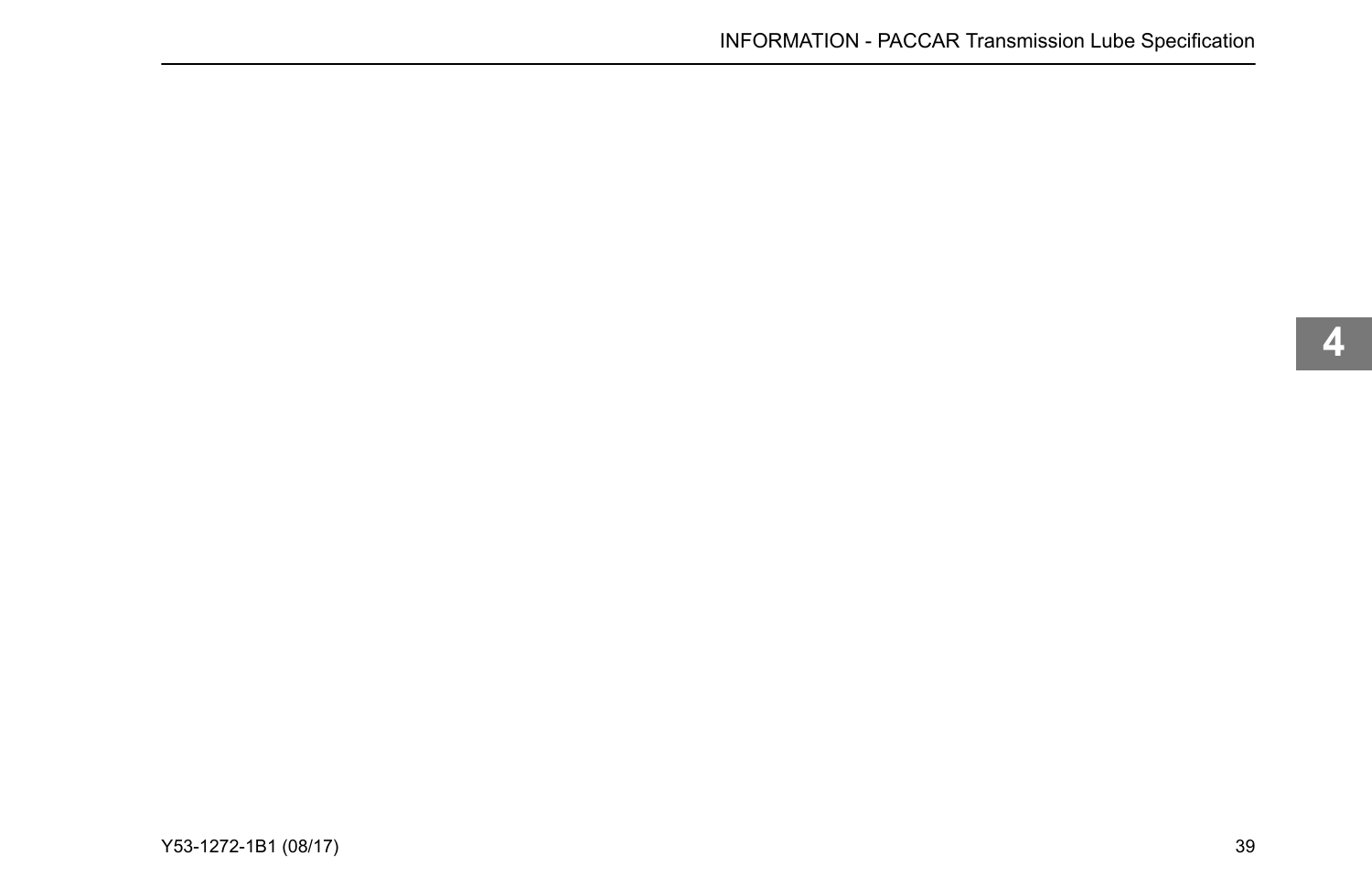# **Index**

# **A**

Air Dryer Maintenance *32*

#### **C**

Column Mounted Transmission Control *13*, *15*, *18*

### **E**

Engine Brake *13* Engine Brake Column Mounted Transmission Control *17* Engine Brake PACCAR Transmission *17*

## **F**

Fluid Level *32*

### **G**

Gear Display *16* General Safety Instructions *7*

#### **I**

Illustrations *6*

LOW Mode *16* Lube Interval *33* Lube Specification *37*

#### **M**

**L**

Maintenance Schedule *27* Manual Mode *18*

# **O**

Override *19*

#### **P**

PACCAR AMT *13* PACCAR AMT Shifting gears *15* PACCAR Transmission *27*, *33* PACCAR Transmission Controls *13* PACCAR Transmission Lubrication Specification *37* PACCAR TransmissionAir Dryer *32* PACCAR TransmissionDrain Fluid *33* PACCAR TransmissionFill Fluid *34* Power Down *20*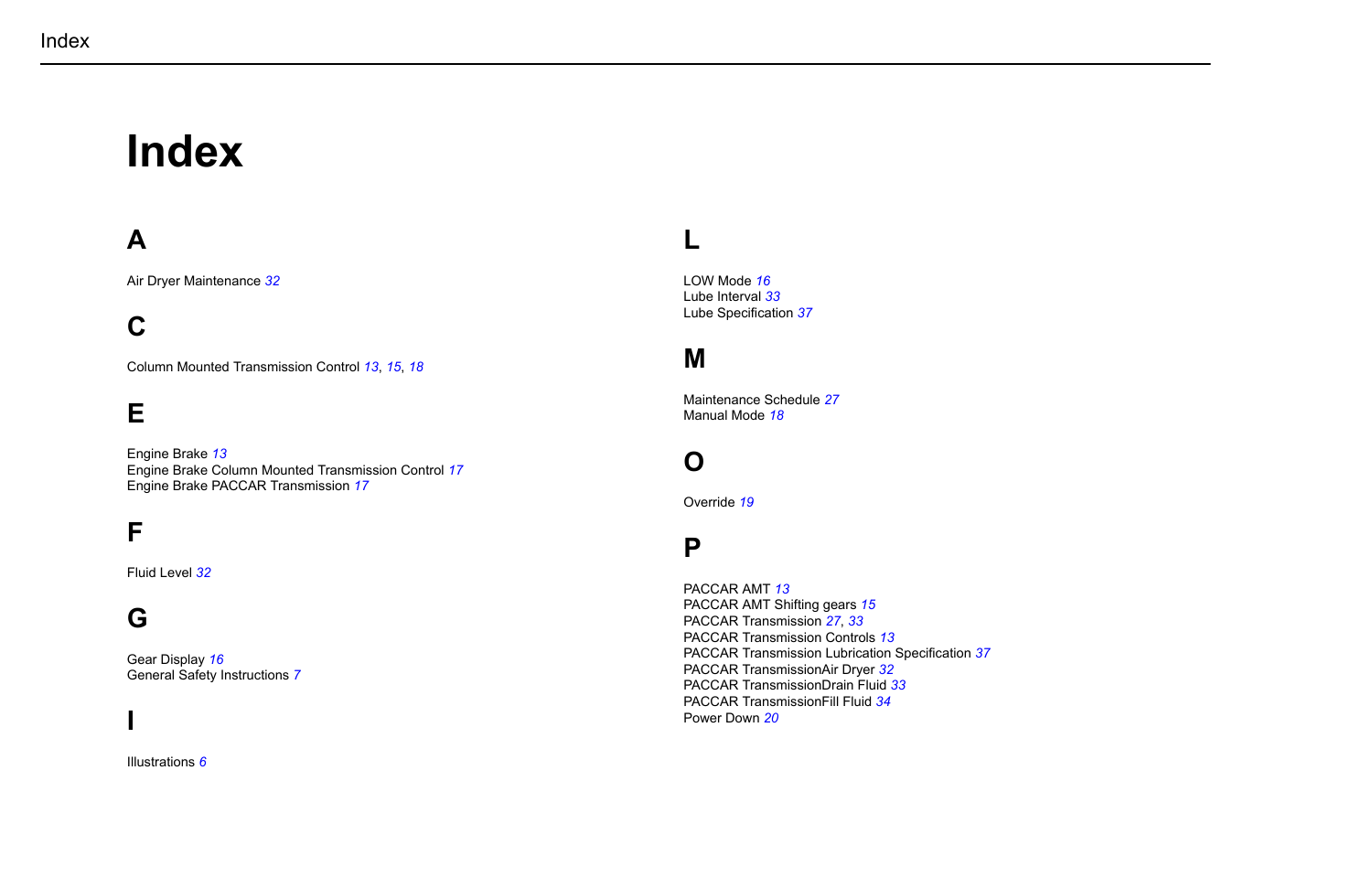# **R**

Roadside Assistance *35*

# **S**

Safety *5* Safety Alerts *5* Start up *19*

### **T**

Transmission *32*

### **W**

What is the Air System *29*